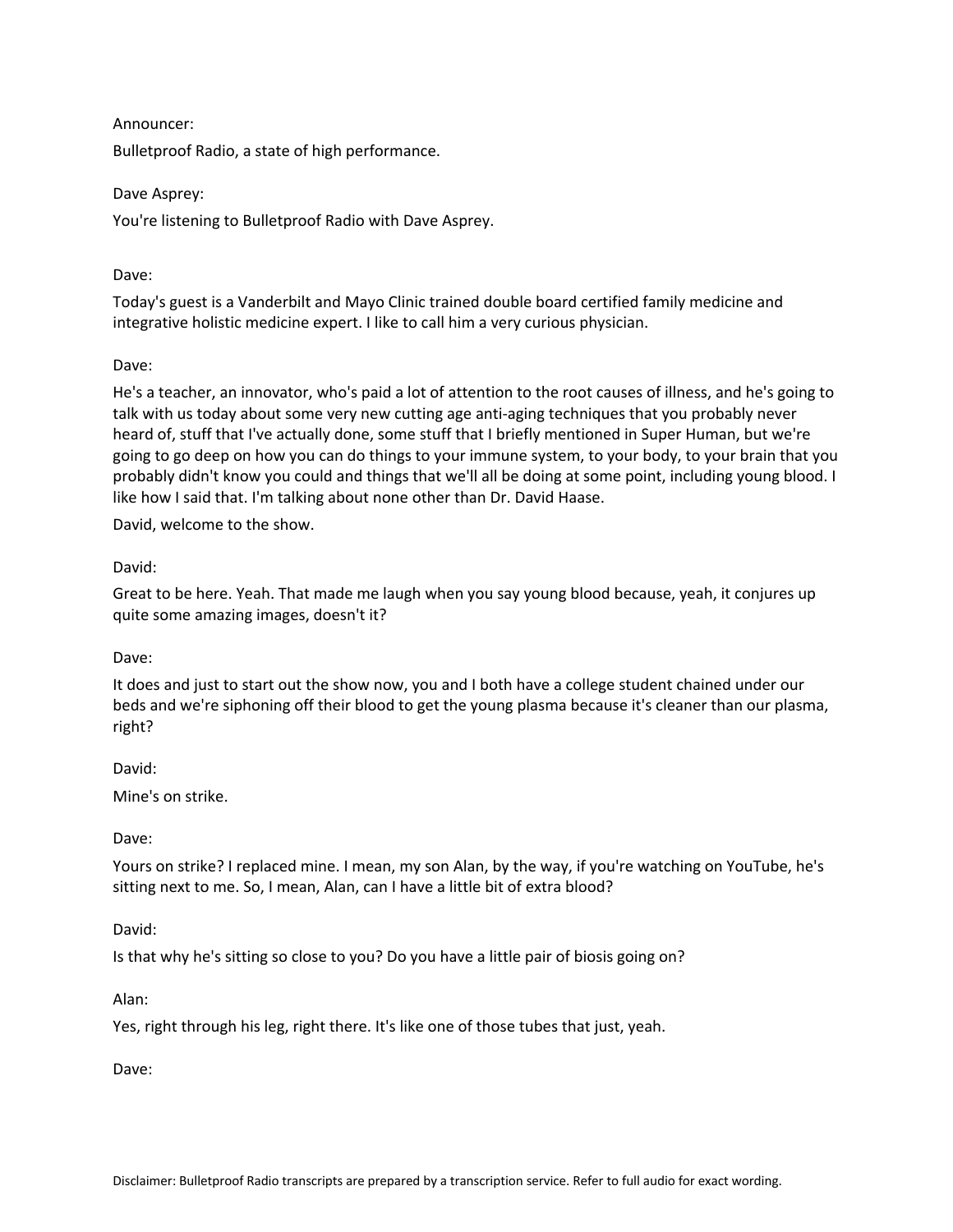So, he won't share his blood with me and that's probably for the best because we might not have to do that, but let's talk for a little bit because I mentioned this in the book, why in the heck would, and by the way, you're not actually an advocate of stealing blood from college students or young people and all that. I'm putting words in your mouth, but you are an expert on what's going on in the plasma of our blood. So, talk to me about why blood plasma is interesting as a source of anti-aging compounds and why it's part of the aging process.

## David:

Oh, yeah. Oh, yeah. I think it's great, and you listen, saying the word young blood gets people's attention, right? Whew. Everybody would say, "Oh, that's vampire stuff," and that's really, no, not at all when I'm working on, but-

## Dave:

You're disappointing me. Okay. That's it.

## David:

No, no, no, but listen, what got me into functional systems medicine was do least harm, right? We should always make sure that any interventions we do are things that are really going to help people and never harm. So, doing things safely is always at the top of the list.

## Dave:

You said something really important there. You said, "Do least harm," because do no harm seems like complete hypocrisy because, I'm sorry, did you stick a needle in my arm? You poked a hole in my arm. You did harm. It's okay. It was worth it, but that mindset has destroyed medicine the first, do no harm.

### David:

Exactly. We're always going to be doing harm. Not doing anything is doing harm, oftentimes. I think that's the other problem. Some physicians are just plain chickens. When we have data that shows us that there may be something that can help, but it's not yet considered the standard of care, not yet something that is globally accepted, that inaction has harm unto itself.

### David:

When I'm dealing with folks with Alzheimer's disease, all down to individuals with maximizing cognitive performance, and those are different classes of interventions that are appropriate for both of those groups of people. One has really nothing to lose and the other has a whole lot to lose. So, treating patients as patients really is first, patient-centered medicine, and listening, and adapting to what an individual's needs are. That's the joy of getting to do this work.

### Dave:

Full agreement there. Now, I want to maximize performance and live forever, and how many college students blood do I need to do that?

## David:

I don't know yet. I don't think anybody knows that yet. So, for the people, listeners who aren't available, how much have you talked about parabiosis?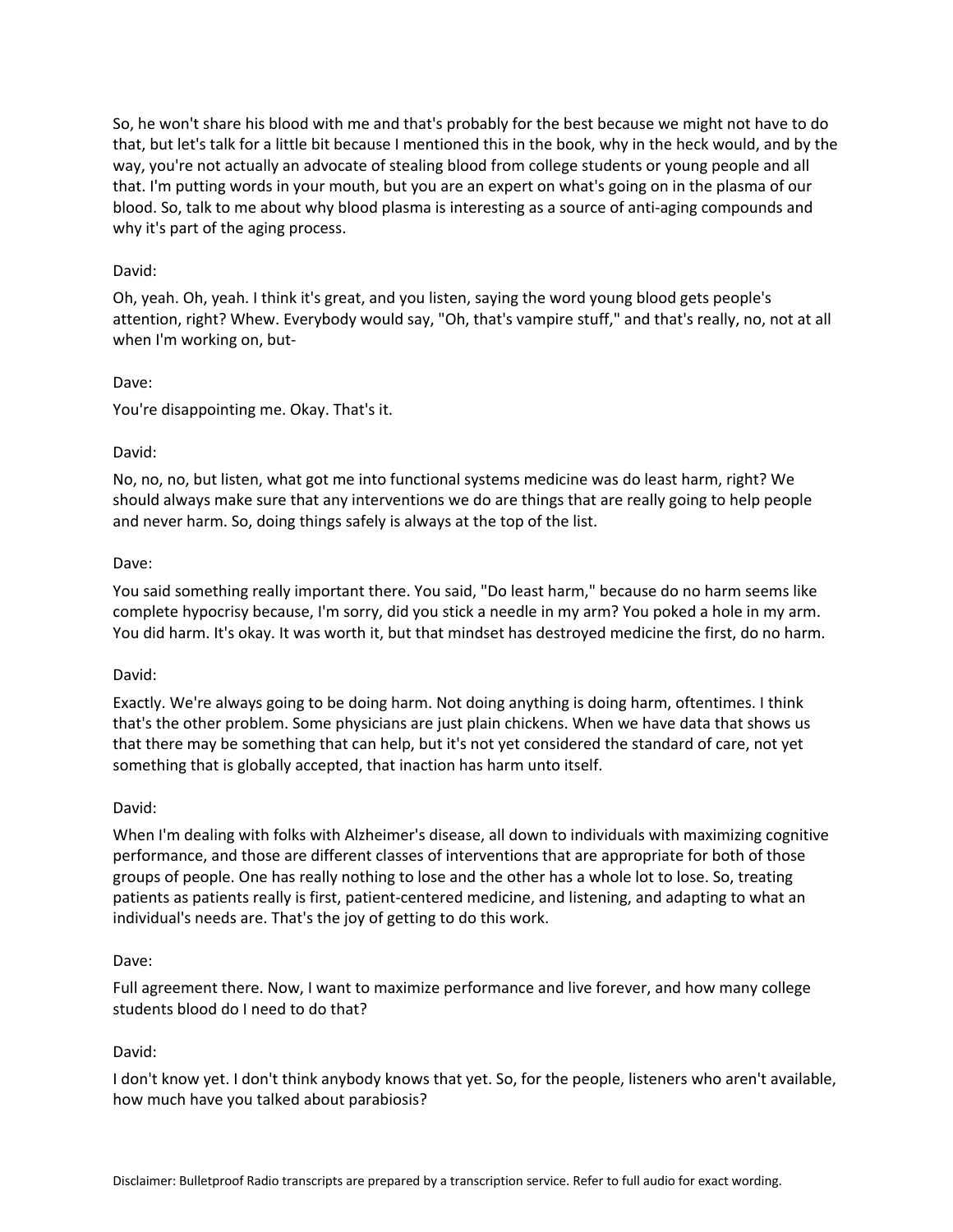Probably not enough unless people have read the book.

David:

So, let me go back.

# Dave:

Talk about the history of this, where it came from, and why we're not actually ... You don't actually do that. I just keep putting words in your mouth because it's tied to what you really do do, but let's talk about that because it's a great way to get going.

# David:

I think, well, there's some fundamental principles on what creates health, which has really always been my passion, instead of let's just treat disease. There's amazing studies done both at Berkeley, Stanford, MIT, Harvard, where they took clone to mice, a young mouse and an old mouse. They're really the same genetics. They'd grown up in the same environment, and then they attached them to each other, an old mouse, a young mouse side-by-side. In about a week, an amazing thing happened.

## David:

The old mouse started to turn young, new bone cells. Osteoporosis started to reverse. The liver started to function better. Skin started becoming thicker and new hair started to grow. Smell returned in these mice, and the new neurogenesis and suits, so the sprouting of new neurons and also increased synaptic density, just like what you were talking about in your intro statement, interestingly enough. So, the ability to change one's mind is actually a physical event. You actually have to increase the number of neurons and connections or decrease them, and that would happen in this week.

## David:

The other thing that happened as this old mouse and young mouse were connected is that the young mouse was harmed. The young mouse was stunted by getting exposed to old because old is toxic. When you recognize this fact that there are factors inside the plasma of old mice that actually can stunt bodywide the stem cells in that young mouse, it makes you reconsider a lot.

## David:

Then after about a month, those mice stay connected. The young mouse recovers. You separate them, and the young mouse lives to its normal expected lifespan. In some similar experiments with rats, and we don't have many, the older rodent lives closer to the lifespan of the young rodent. So, there may actually be age extension involved as well.

## David:

So, the fascinating thing here is, oh, and then that study was followed up by, "Hey, let's just pull young plasma out of this young mouse and inject it into an old mouse." Sure enough, voila, those changes happened as well.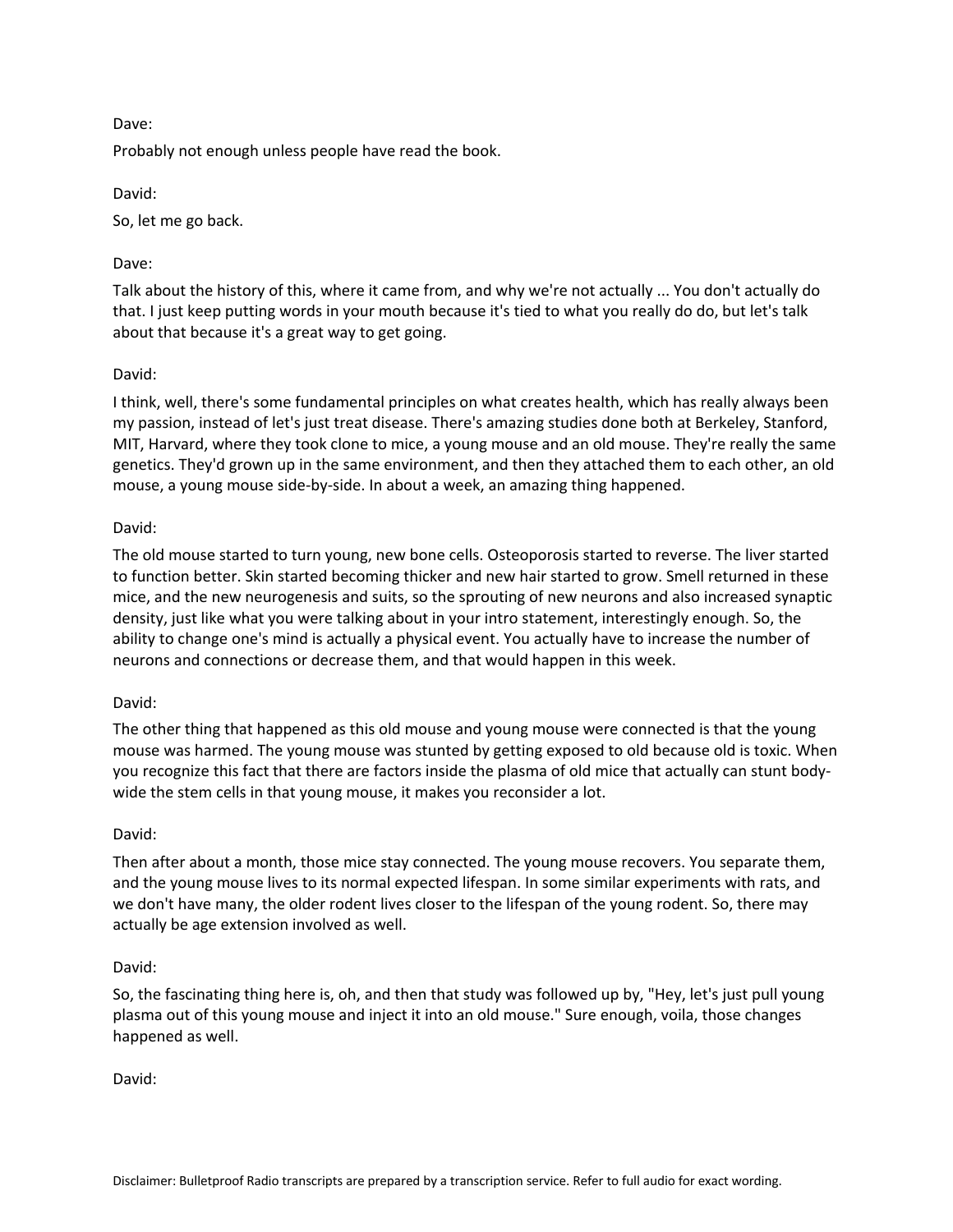Then some other interesting science, which we'll get to as we start talking about Alzheimer's, also showed that pulling out, just getting rid of the old plasma was tremendously beneficial in humans.

# David:

So, this whole idea think that your plasma is really the interface of what creates health because your plasma is the interface in between the outside world and the inside world, right? So, everything you breathe, everything you eat, everything you put in your skin has to go through your plasma to get to your brain, your lungs, your liver. It is the great interface.

## David:

So, the quality of your plasma reflects the quality of your living. You can dramatically change your plasma here and today by the choices you make and the environment you place your body in.

# Dave:

When we talk about plasma for people who are less medical than you are, this is just the clear stuff that your red blood cells are floating in and your white blood cells are floating in. Good description?

# David:

Exactly. So, your blood is a mixture of cells, and particles, and fluids, and the plasma is a protein dense fluid, the yellow stuff that floats around, but it contains a whole lot more. This is also where you contain your exosomes. This is where you contain nutrients, hormones, signaling markers, the degenerated chunks of DNA and RNA that have come off of cells that have died recently. It's both the garbage truck and grocery delivery van.

## David:

The plasma is incredibly important, and that's why when we draw blood, most of the time what we're looking at is not your blood, we're looking at your plasma. We've been assessing plasma from the very early days of medicine.

## Dave:

So, when we look at something like, "Oh, your blood is clotting too quickly," or something, we're looking at fibrinogen and thrombin. These are proteins in your plasma, not actually the red blood cells themselves.

## David:

Right. Right.

## Dave:

So, you're saying that young people appear to have some good stuff in their plasma or maybe it's a lack of bad stuff, and old people have more bad stuff in their plasma.

## David:

Yeah. I think that's really the question. So, is there some magic formula? You mentioned a bunch of great things in your book, Superbeing, sorry, Super Human. I have to tell you, great job on the book.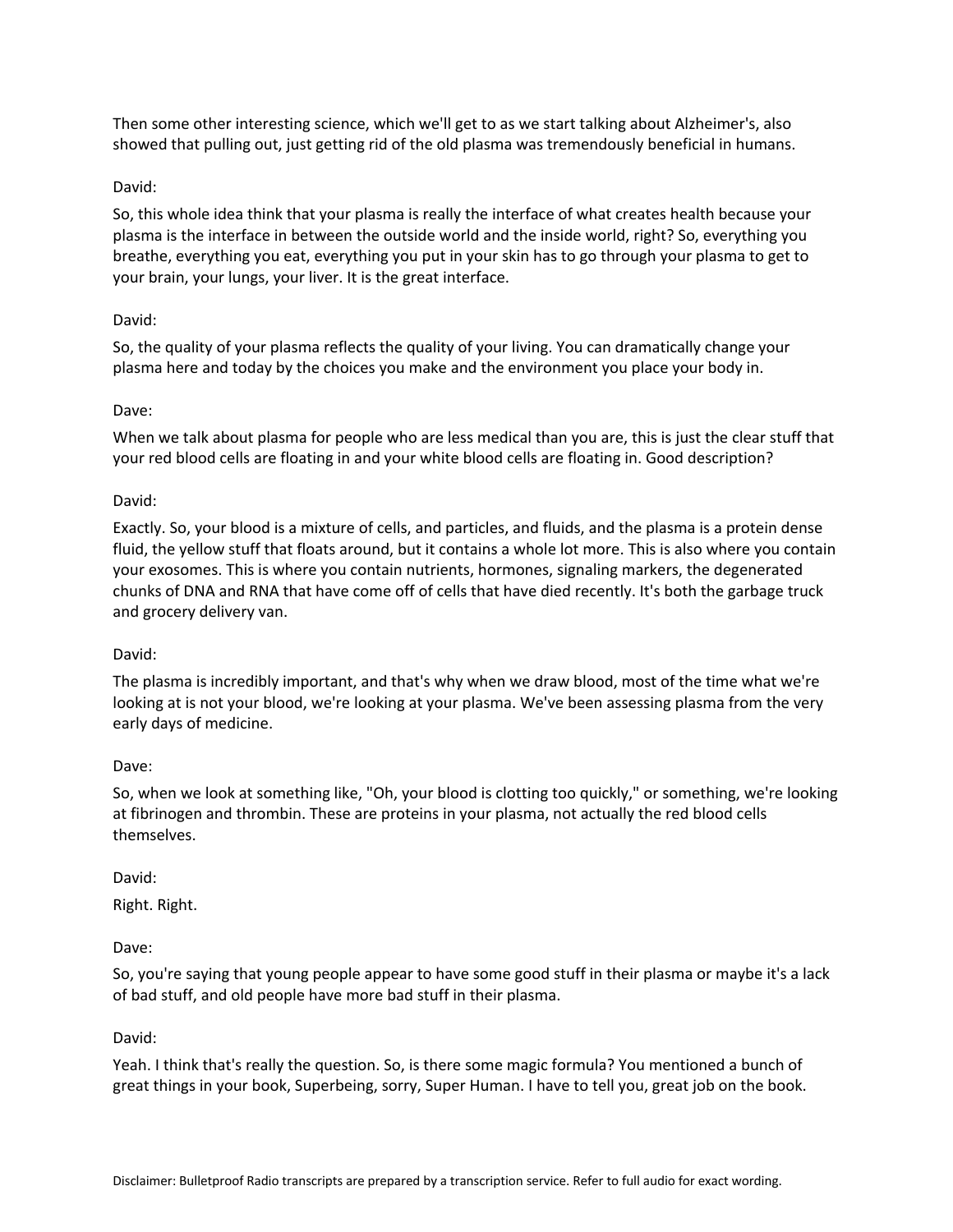Oh, thank you.

David:

No, really, because I don't usually like popular press books because they're full of fluff usually. Usually, it's blah, blah, blah, blah, tiny bit of information packed in a bunch of story. You made it enjoyable to read, but also it's dense and-

Dave:

There's a lot of stuff in there.

David:

There's a lot of stuff in there and that's great because this is not a simple process. If anybody wants to think that there is a single magic ingredient, I think they're going to be disappointed. Klotho is a great example of that. That holds incredible promise as a single ingredient that comes out of plasma represented in young people, but it may not be the only factor that's going on.

Dave:

It is. In fact, it's funny. I write about the youth encouraging factors that are documented to be present in young people, things like thymic proteins and GHK that we can introduce for cheap to our own plasma, and then there's a bunch of bad stuff that's in there. Then klotho, the protein, a good friend of mine, Jim, is working on synthesizing this stuff in a bioreactor. It's just too sticky right now. So, once he gets that out of the lab, I'm going to get it in my veins and I think a lot of anti-aging people, as well as people with kidney failure will.

David:

Right. Right. Stays in Australia. Yeah. Yeah.

Dave:

I'm encouraged, though, to know that young people also have klotho. So, if you get a plasma from a young person, you could do that, but maybe there's a better way. What-

David:

Let's go back into the plasma and what do we know so far, okay? So, think of this. So, I am a certified apheresis specialist. So, I have been trained on how to hook up a person to a machine. Apheresis is the process by which you pull blood out, you mix it with an anticoagulant, it goes through a centrifuge. Then the plasma gets pulled off to one side and discarded. The cells are then mixed with a replacement fluid of some sort, and that fluid contains-

Dave:

I like that Coca-Cola for myself.

David:

Yeah. I think that would be great for ... I think that's really the Bulletproof plan right there.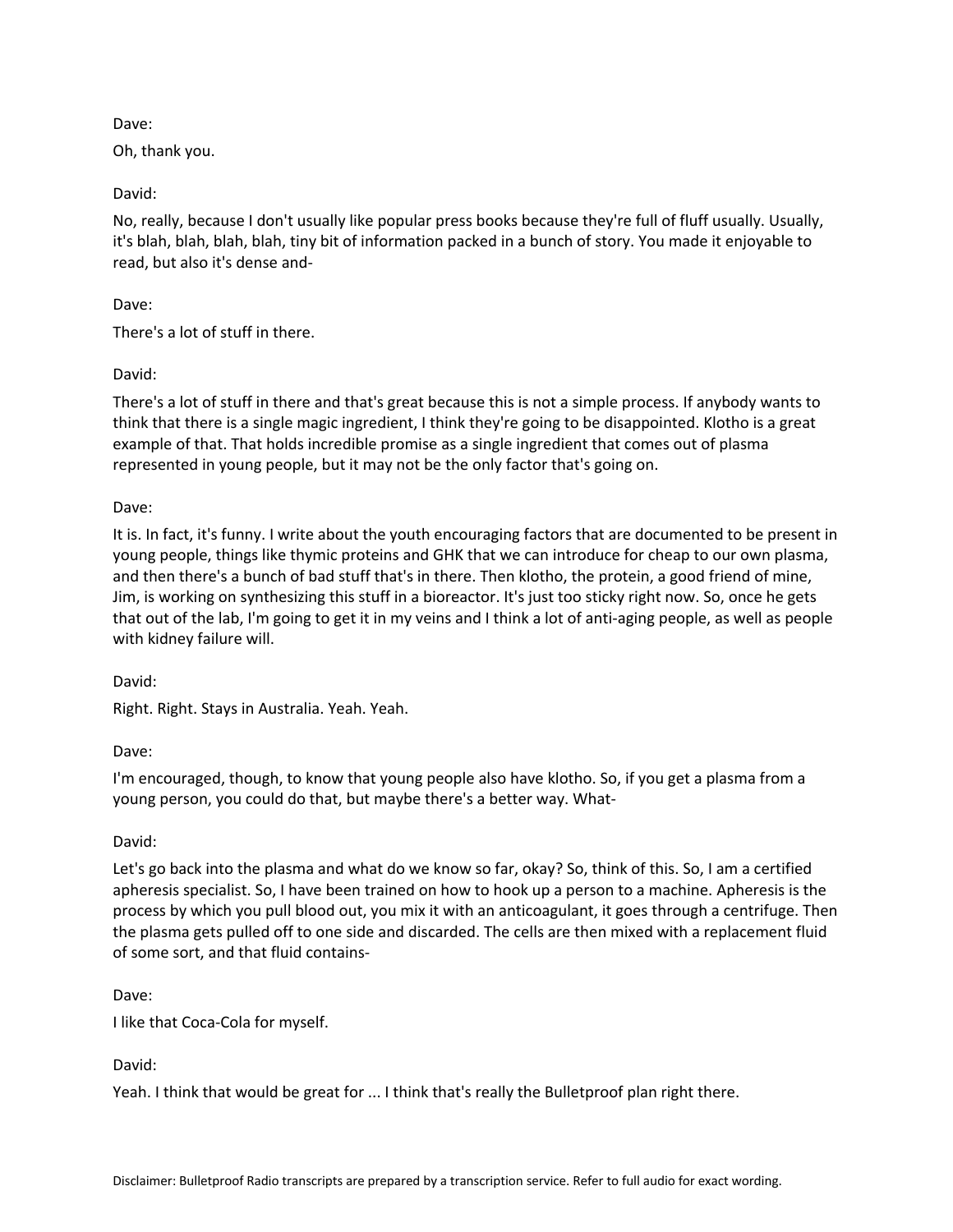The replacement fluid is obviously just more to the point. It's a replacement artificial plasma.

## David:

Correct. Most often, what's used is albumin. So, albumin is a protein that's usually in this replacement fluid, immunoglobulin, so IVIG. Those are other components that get done in this. So, that replacement fluid joins your cells, and that then goes back into the body. So, what you're doing is you're removing the old plasma and putting in some fresh replacement of some sort.

## David:

Now, there's a remarkably large study that's been completed and it's called the AMBAR trial. This is looking at actually treating Alzheimer's disease with the process of this plasma exchange that's going on. So, they took approximately 500 Alzheimer's patients, mild to moderate Alzheimer's disease, and they did this process of removing their blood, separating it out, and replacing all of their old plasma with albumin. Some remarkable findings came out.

## David:

In people with moderate dementia, they had a 60% decrease in the rate of progression over 14 months, 60%. In individuals with mild Alzheimer's disease, there were actually improvements over those same 14 months. They had improvements in executive functioning and memory.

## David:

So, what we saw here was a large randomized, double blind, placebo-controlled, multinational, multicenter, academic trial. Has not been published yet. It's been presented at three major international meetings, which I attended. This has been extensively debated already, but it's just amazing that the world doesn't know about this. That process of just doing therapeutic plasma exchange and removing the old and replacing it with a very benign, very safe substance like albumin or immunoglobulins, that's astounding. That's a standard of care for treating many severe autoimmune diseases.

### David:

So, we can treat multiple sclerosis, neuromyelitis optica, and some other horrible diseases using this plasma exchange process, but we have data now to show that this could be useful for Alzheimer's. So, that is just, I would say removing the bad, okay? That's one side, removing the bad.

### Dave:

In fact, from a nutritional perspective, it's the same thing, "Oh, eat this because it's high in some kind of vitamin." Stop it. If it has a cyanide pill on top of it, it doesn't matter if it's full of vitamins. You got to stop the bad and then accelerate the good. It feels like in the practice of medicine, we've sometimes just, we've just missed that point here.

### Dave:

So, your idea, "Hey, let's get rid of the stuff that's causing the problem before we start adding additional things like antibiotics or whatever else," I just could not agree more.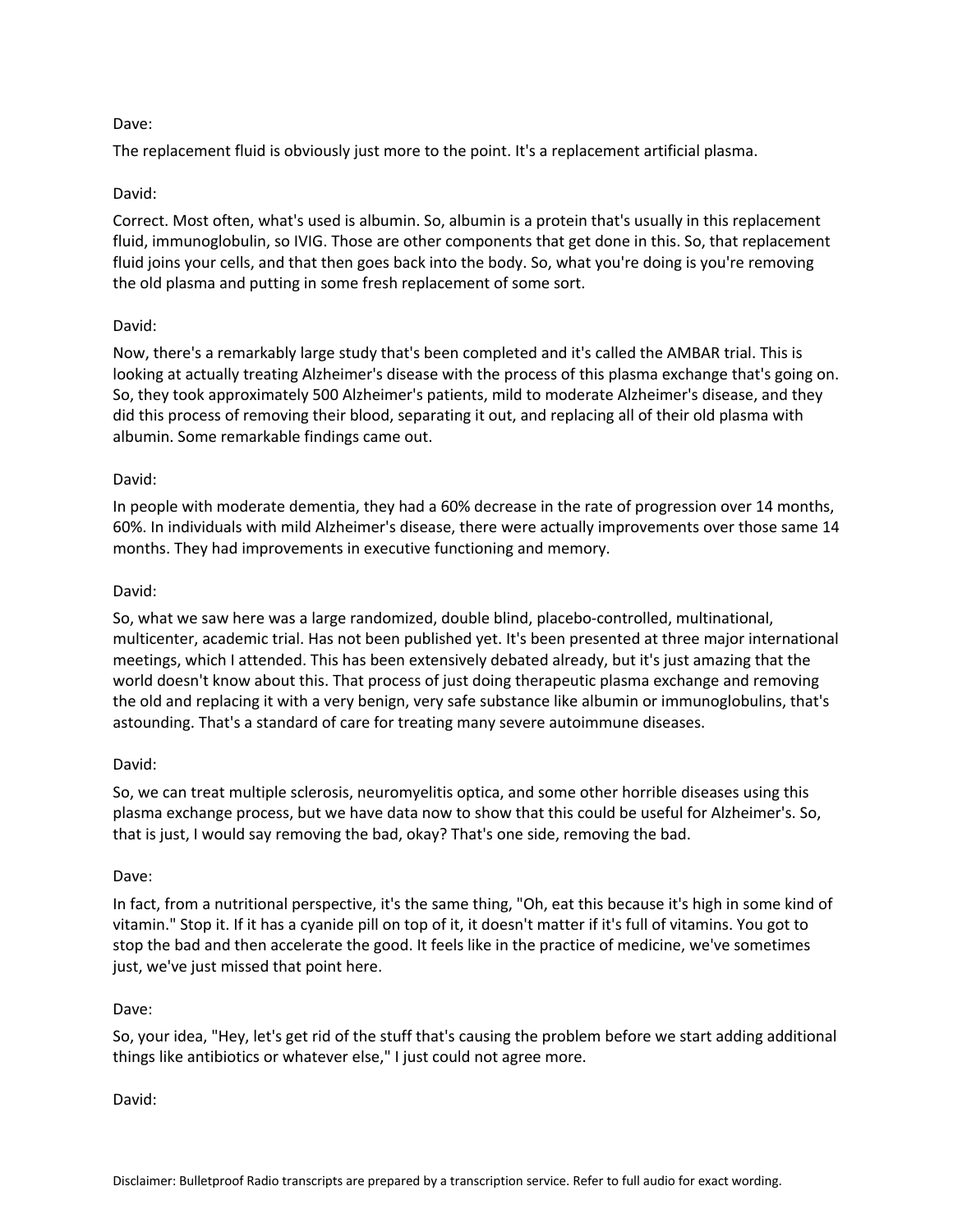Yeah. Yeah. Then the whole aspect of that, what you've been asking is what happens when you add in, right? That's where all the energy is because those are what I'm talking about, removing the bad. That's a procedure. I mean, you're dependent upon a procedure to pull out the bad and the old right now. I think we're working on some cool technology. I think there's so many things coming forward, but for right now, that's a procedure, but if you want to add something in, be it exosomes, peptides, all these things that you have been using and working on for a long period of time, those things, there's a lot of magic there. The whole young blood idea is what started this process moving forward.

### Dave:

It did start the process. To be clear, people, if you're listening to this and you've read Super Human, you know this, but otherwise, there were no studies of the company that was doing young blood where you can spend \$6,000 or \$8,000 to get ... I thought it was overpriced, and I was concerned also about maybe the level of testing of what was going on in the plasma he would get. All I know is what I did in college and I don't know that I would want in my blood from back then. Anyway, just saying.

### David:

So, plasma, but let me say this that that can be done better, I'm convinced, okay? I'm absolutely convinced because there are facilities that can age and sex segregate plasma, that can do additional testing, can quarantine plasma for a long period of time. You should get your plasma from single donors, not these mixed donors. It should be tracked. There's so many things if you're going to use plasma as a therapeutic, especially as somebody like you, right? If you're young and vibrant, the unknown unknowns are the things you really have to watch out for. In medicine, we have to have a great deal of humility.

### David:

However, if there's an individual with Alzheimer's disease and they have no future, literally, their family is only seeing more torture ahead with the increasing loss of capacity, and memory, and function, now, one has to always come back to what is the risk benefit ratio of interventions of those types.

### David:

I do think that there should be these opportunities to dive in more extensively utilizing young plasma as a therapeutic under good controlled circumstances in good doctor-patient relationship environments, but it's not a one size fits all here's this miracle elixir that should be pumped in. I wouldn't go there.

### Dave:

Now, I have not tried plasma phoresis, although I would like to do it once every six months just to get rid of the gunk that builds up, but what I have done is I've done a dialysis with a special filter that washes out all, not all, but many of the proteins from my own plasma, which is a step towards what you're doing. So, I sit there for a couple of hours, anticoagulant, but instead of a centrifuge, we're basically running my blood through a big filter, and then you get a big container full of weird foam that was all the proteins.

### Dave:

For things like autoimmunity, generalized inflammatory molecules, cytokines, stuff like that, it seems like a really good idea. For added measure, I add some ozone to it as well, which is going to kill whatever's left. So, I do feel really good after I do a treatment like that, and I'm also hungrier than anyone's business, which is something that happens from dialysis.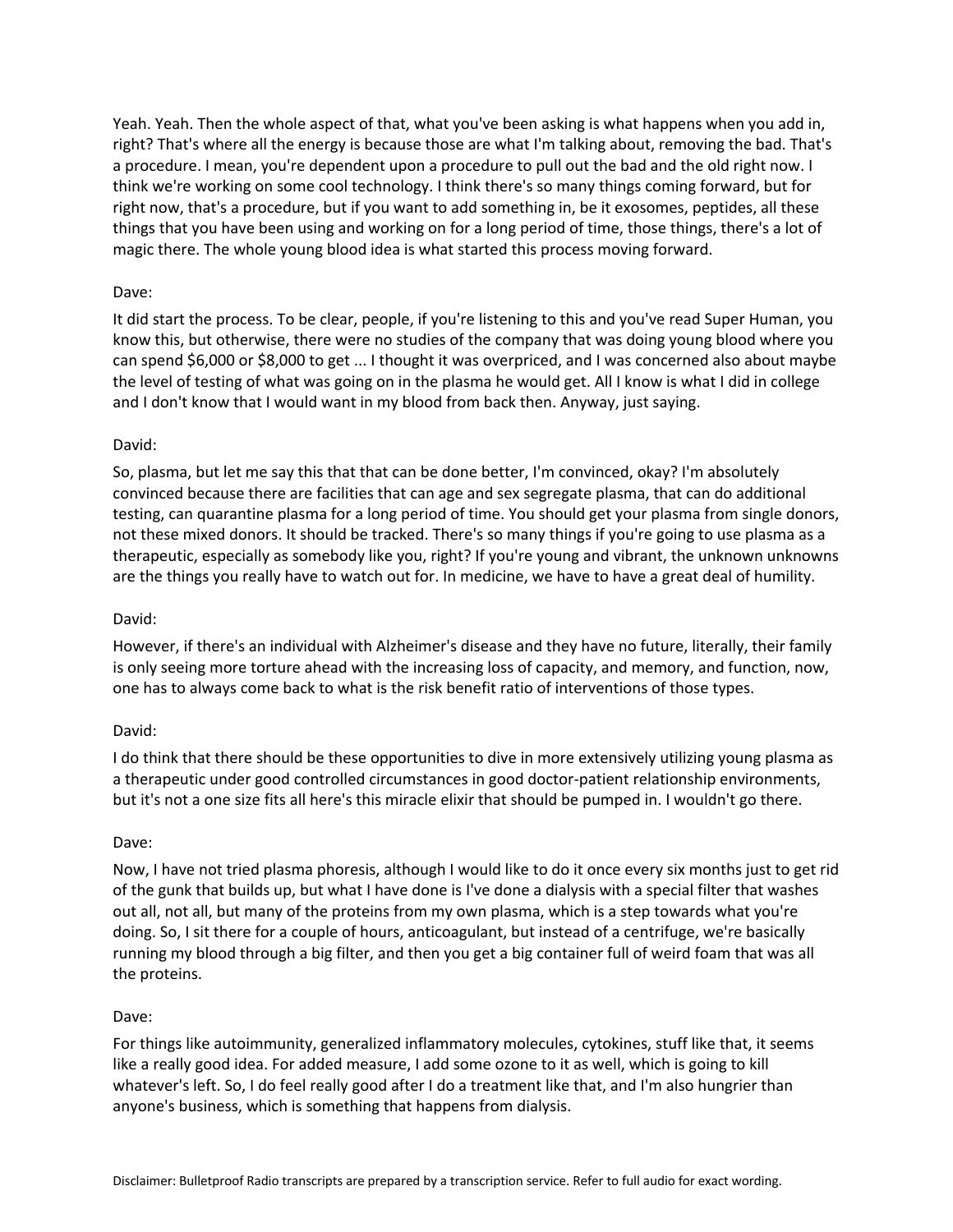## David:

I think that is a great thing. I mean, I think removing the bad can be done very safely, and the idea of ozone, and all of that on top, I'm copacetic. Those are things that I think are amazing and that we should be thinking forward in those domains. That's good.

# Dave:

So, now, we have a bit of a problem here, though, because we just got hundreds of thousands of people listening to this going, "I want a blood wash." I know that the ozone dialysis I do takes a couple hours. You have to have specialized equipment and a special filter, and there's different kinds of filters, and you can have drops in blood pressure, so you need good nurses or a doctor, and all that kind of stuff. It's probably even a bigger deal with the centrifuge when you're doing a plasmapheresis.

## David:

Actually, it's less of a big deal. So, centrifuges are very stable, the filters often, and filters are amazing technology. I see them really being the future. It's just what type of filter, how are they utilized, but with a centrifuge, we can separate all kinds of cells or plasma or platelets, et cetera, but, yeah.

## Dave:

So, if someone wanted to go do this, there are almost no clinics. I was going to fly to Germany to go do it before I found out there's a few people doing it. I settled on doing the dialysis with the special filter instead of traveling to Germany, but how expensive is getting plasmapheresis for the average person?

David:

Yeah. It really all depends on, A, how big that person is, how much replacement fluids are there.

Dave:

Discriminating against tall people. I swear.

David: Not tall, total body volume.

Dave:

Against fat people. Oh, that's not even legal. I'm totally teasing you.

David:

You can actually move your right and left arm and that can give you a discount right there.

Dave:

There you go.

## David:

So, it's really height. No, but the price can range anywhere from major medical centers when they're doing the same procedure can be upwards of 14,000 per procedure. So, taking this into the outpatient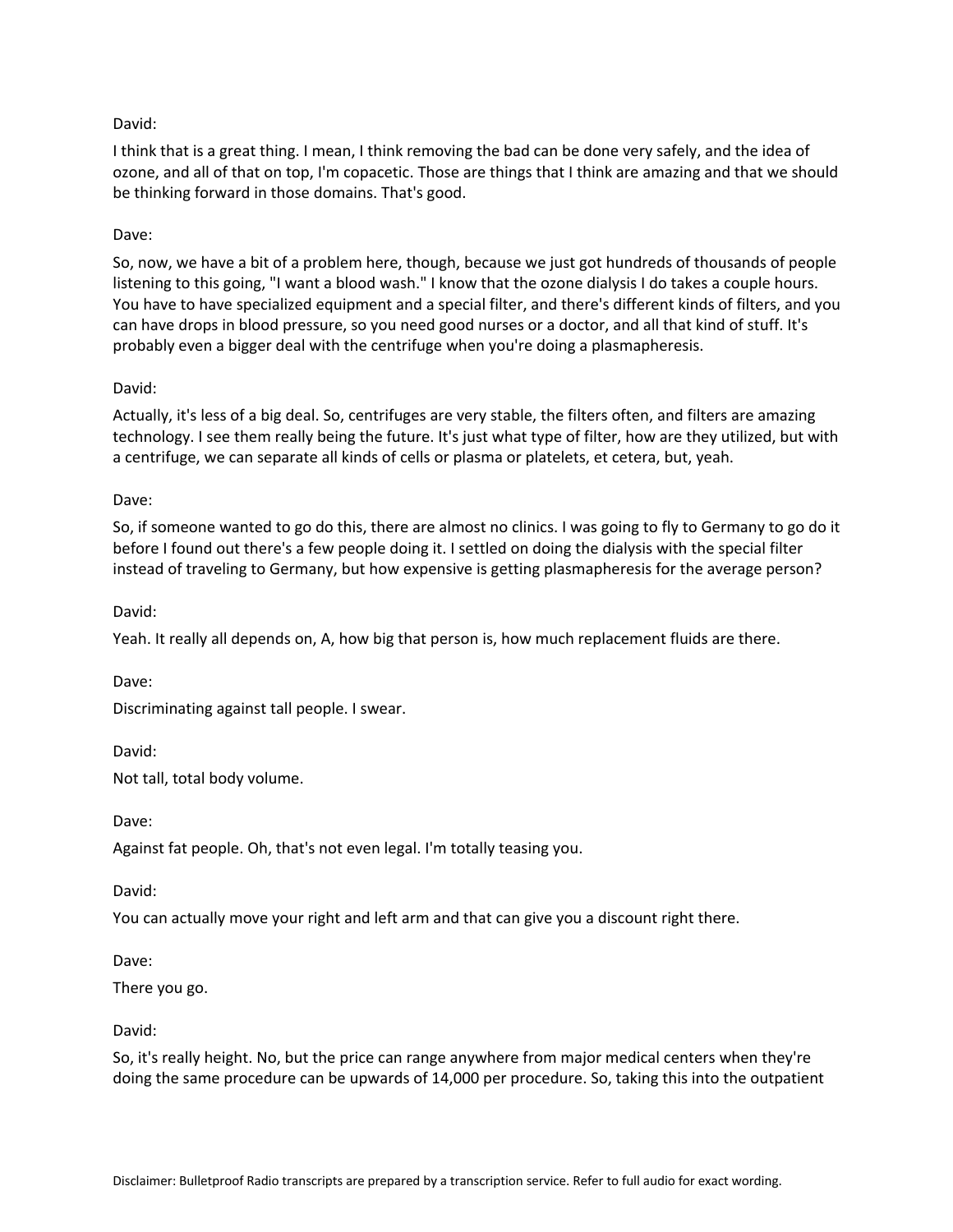realm and assuring safety on this can drastically decrease the price down, but we're still looking around \$5,000 for most of the time for the actual procedure.

## David:

Now, there are many procedures and volume is going to be important because doing this well is going to be done better at scale, and that's going to decrease cost. So, right now, it is challenging, especially for people with Alzheimer's disease.

### David:

The study that was completed was that there was one exchange done once a week for six weeks and then once a month thereafter. So, this is not a one and done operation for that particular component, but it is. So, this is where we have a lot of questions of balancing resources, and where ... Listen, as this becomes more popular and I'm looking forward to teaching physicians on how to do this because I think that that is going to become, once we have a better idea of what is the best way, there's no question in my mind.

## David:

Listen. This goes back to core of functional medicine. How do you create health? Well, either you abide by the law of the tax, right? If you're sitting on a tack, you understand it takes a lot of aspirin to feel better. So, you want to get rid of the tack. So, you get rid of the bad or you add in the good. Removing the plasma is just one additional way of detoxing things that couldn't come out any other way or the body isn't able to remove it in any other way. So, I think this is a fundamental principle, how it is going to continue to express itself. We're going to see a lot of changes over the course of time.

### Dave:

All right. So, what I am translating that to is that it will get cheaper over time.

David:

Absolutely.

Dave:

So, this is a big concern. A lot of people say, "Oh, this anti-aging stuff, it's for rich old people," right? Frankly, rich old White people because, well, there's a lot more rich, old White people for all sorts of reasons than there are people of other races, at least in the US. The deal is that changing the environment around you and inside of you to make your body do what you want, that's everyone's game. It's called living and just being responsible as much as you can, and just knowing what to do.

### Dave:

So, I look at something like this and I say, "All right. Our job would be to make people know how impactful it is and then compare it to the cost of a long-term care facility for someone with Alzheimer's disease," and say, "Oh, if you can avoid two years or five years or 10 years of long-term care, which is hundreds of thousands of dollars a year, this is actually a bargain," right? It is. That's where we start, right?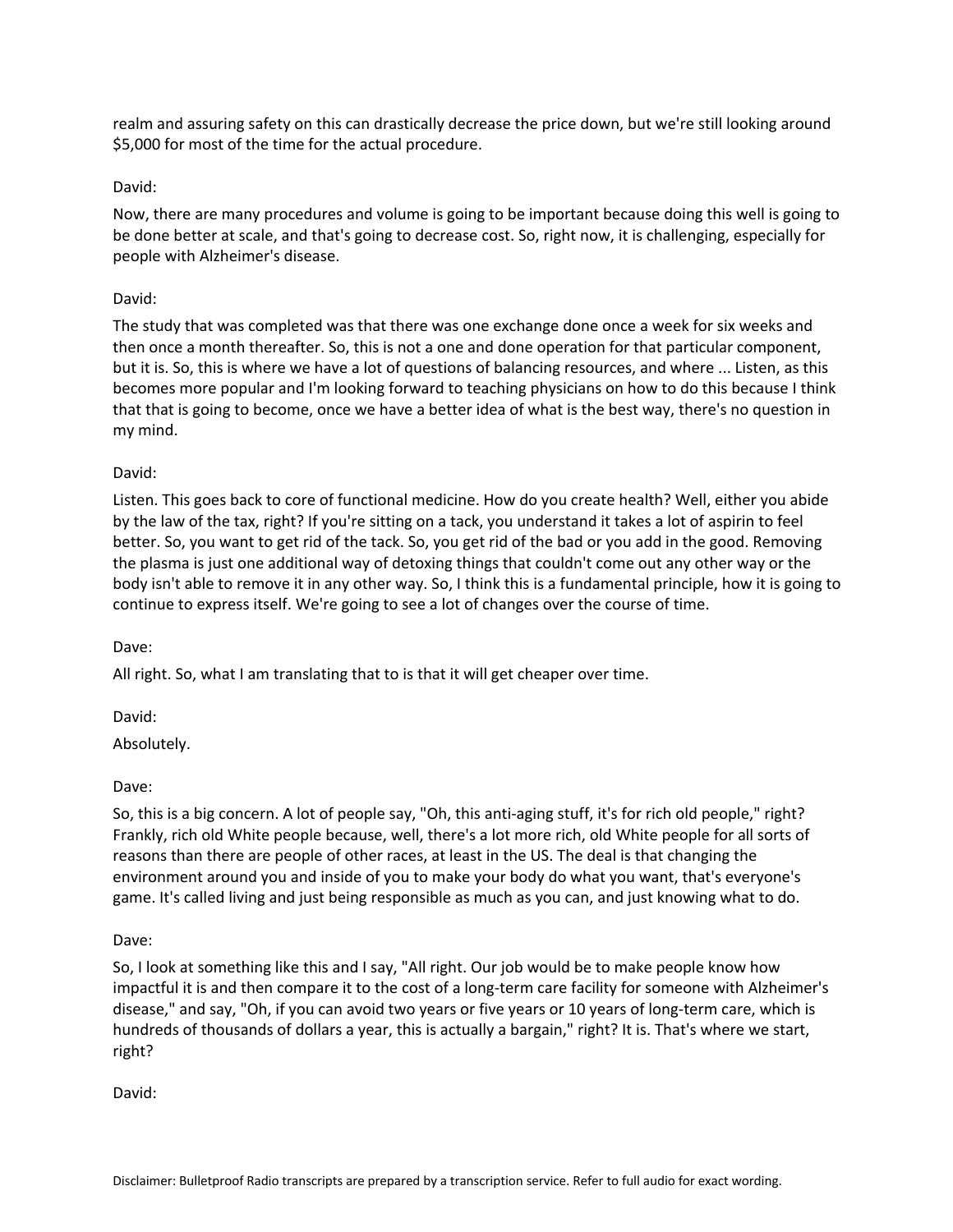That's exactly correct, especially if you go to Alzheimer's disease. Any memory care center that you get is going to be \$65,000 to \$95,000 upwards 150. It all depends on how nice of a memory care center you want. So, you can have a year of apheresis, especially in individuals with mild Alzheimer's disease, seeing them maintain a level of function. They can be at home. They know their kids' names. They're not incontinent yet. They can express their wisdom.

## David:

I want to tell you, Dave, I stayed away from Alzheimer's. I mean, I love the biohacking world. I like people who are sick that get better. Alzheimer's is an incredibly hard place to be and work. I fled it for a long time. The thing that changed for me, and you actually mentioned this in your first chapter as well, and it touched me because I have a deep passion for wisdom. I think wisdom is what our world needs more of. The tragedy of seeing a brain degenerate is that all that life experience that has been filtered and curated that is needed in the world goes away.

## David:

So, treating Alzheimer's is really the protection of our resource of wisdom. So, it's not just what is the cost economics. Having a grandfather that can still speak into your life in a way that is meaningful and loving, these are amazing resources. Sorry. That gets me a little choked up because I think it's a moral issue, really.

## Dave:

It is a moral issue. It's one thing if, "Okay. It was time to die. It was time to die," but it's the last 20 years where you're not able to do what you're supposed to do when you're old, which is share your wisdom and learning with the next generation right when you're supposed to have energy and time to do that. The world needs our elders. Really, we do need that wisdom. That was one of the reasons I wrote Super Human as well.

### Dave:

It's also why I'm willing and able to, thankfully, to go out and spend \$5,000 twice a year to get my blood washed. Frankly, my car is eight years old, and I probably could buy a new car, but I'd rather take that extra resource and put it in to my body because that's way more useful and interesting to me.

### Dave:

I look at what's going to happen five years from now and if this show does what it's supposed to do and you do what you're supposed to do, you train a bunch of doctors, we'll be able to go out there and say, "Oh, this is now a \$1,000 procedure," and a thousand bucks is still a lot of money, but compared to a lot of the other costs that come with aging, it's in the realm of starting to get accessible, and you need it more as you're older.

### Dave:

I feel like maybe insurance companies will start to cover it, and that it's something that's possible, but I want to offer. Okay. I want to offer something. My whole reason, not reason, my whole structure for writing Super Human was very, very clear. It was this is how the body works for aging. This is what crazy billionaires are doing. I held up my hand and I did every single thing I could find and afford that a crazy billionaire would do given that I'm not a billionaire. Not that I'm complaining. I'm doing all right, but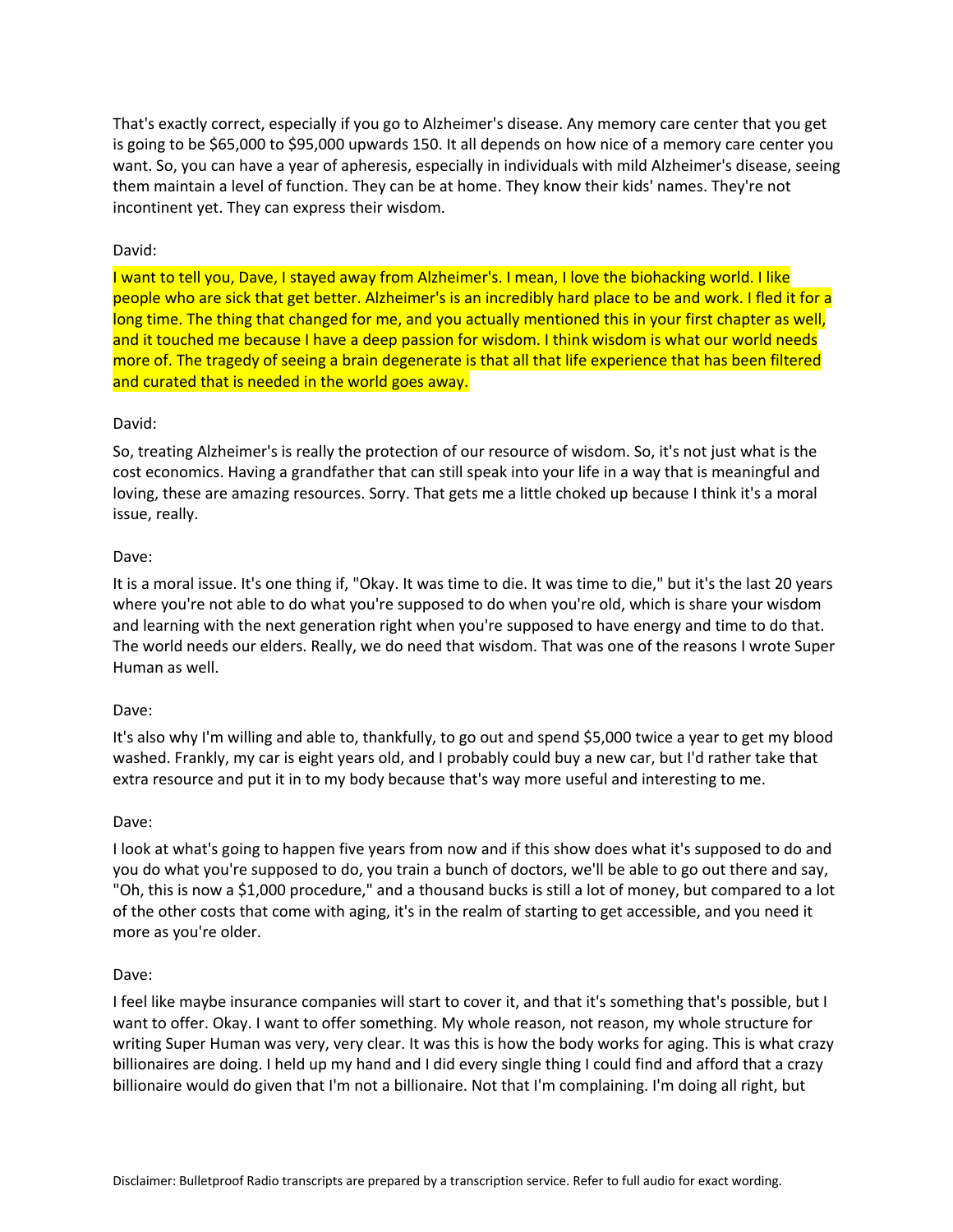there's some things where you're going, "They want a quarter million dollars for that. I don't think I could do that right now. That's out of my pay grade."

## Dave:

So, I went and I did all that, but then I look at, "Okay. This is the super expensive and then this, it's not going to cost very much, but it's the same pathway, and then here's the free that's a similar pathway." So, everything is entry-level no cost. In terms of plasma exchange, look, if you're not going to be able to do this, you could do what I think that the old Greeks were into like, "Oh, let's do some bleeding." You can actually donate blood.

## David:

Oh, absolutely. Just donating blood has survival benefit. So, you're actually getting rid of your plasma one unit at a time, and you're helping somebody else. So, I'm glad you brought that up because I think that is one of the things that I think plasma exchange can really bring forth is this understanding that we can help a lot of people in the world by just detoxing ourselves or having a good bleeding.

## Dave:

Yeah. Now, think about this. If you were to donate blood, you can do it, what, five times a year safely?

David:

Oh, more than that, usually.

### Dave:

So, we'll just say five times a year because it takes a bit of time and all that. That means you pretty much got one full plasma exchange. You got rid of an entire body's worth of plasma, right? I'm assuming you'll have about five-

David:

No, about a half, about a half a bottle.

Dave:

Half a bottle? Because then you have about five quarts.

David:

You have about five liters going on in there, right? Only half of each one of your donations is plasma.

## Dave:

So, you have to do 10 donations to do ... Okay. So, 10 donations is worth \$5,000 of medical costs right now because that's what you'd pay for one blood wash, right? So, 10 donations can help a lot of people, but 10 donations, you can't do that in one year. You're going to be really tired and hungry all the time and you're going to need a lot of steak if you do that and egg yolks, but over the course of two years, you actually can do something like this and some places will pay you for a blood donation or, certainly, it won't cost you anything. So, that's one thing.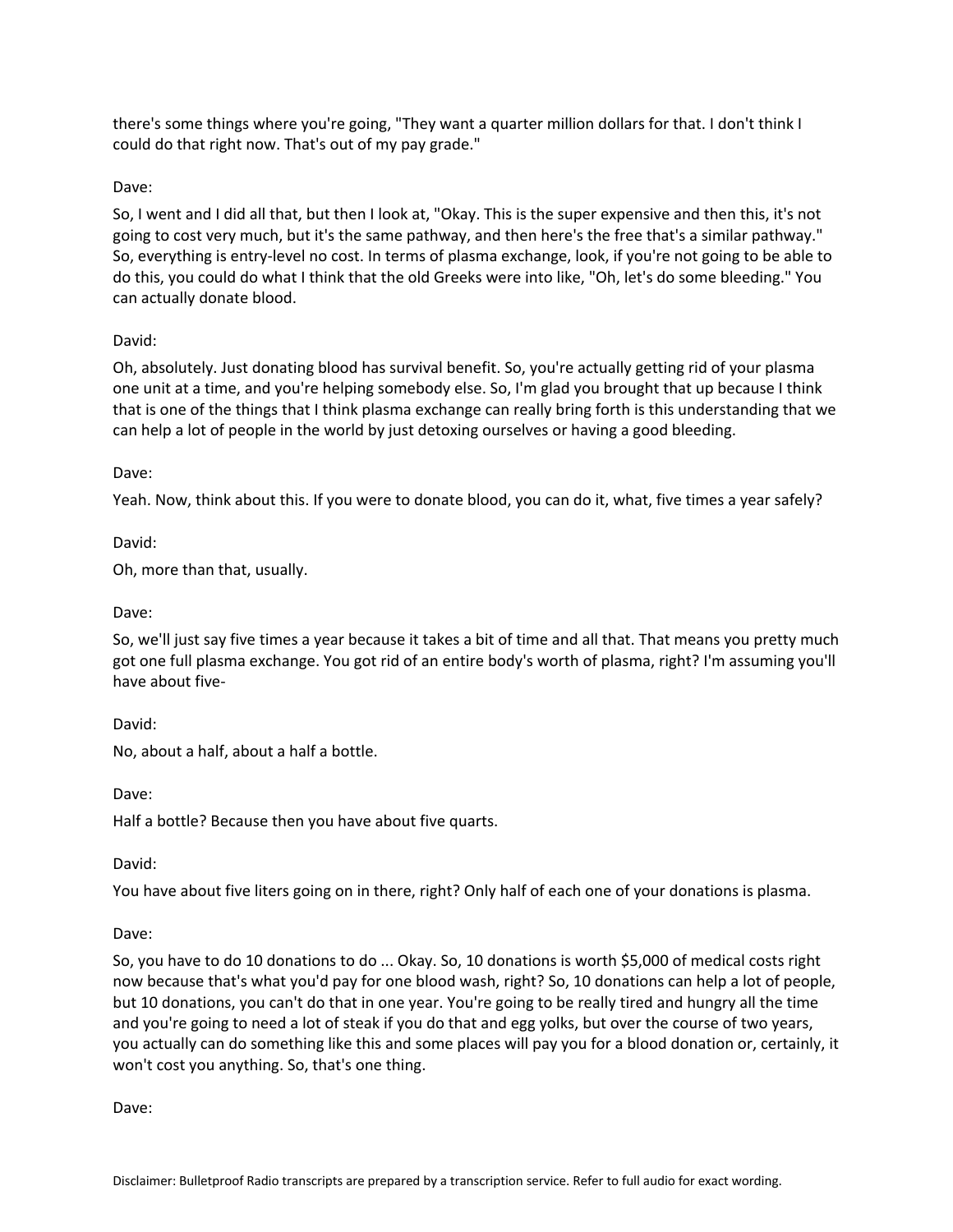The other thing to think about here and, by the way, I'm just validating my thought process with-

## David:

Donating plasma as well. So, I mean you can donate much more plasma than you can give. Give whole blood, absolutely.

## Dave:

Just be a plasma donor. Okay. So, there's your cheap version. Just donate plasma all day long and then you're happy as a clown. It didn't cost you anything.

## David:

Yup. Absolutely.

## Dave:

Okay. Well, there we go. That's a way to do it, and then your body just generates its own plasma where they would give you glucose, 5% dextrose or something.

## David:

It doesn't take much. I mean, they're not pulling out a lot at that time.

## Dave:

Okay. So, that's cool. Then the other thing you could do, and this is something that I've been doing for a long time, is I take a lot of proteolytic. These are protein-degrading enzymes on an empty stomach before bed, serrapeptase. By the way, all of this is in Super Human, and there will be show notes for this. There's a transcript on daveasprey.com, so you don't have to stress about pulling over and taking notes right now if you're listening to this in your car.

### Dave:

I take serrapeptase, and some other protein-eating things. What those do is those eat up the stuff that's in your blood, those extra proteins floating around, so you can have less of those molecules. We now that this works because it markedly lowers fibrinogen levels, for instance, and thrombin levels.

### Dave:

Also, when I did my ozone dialysis, what we found in the filter was they looked at that and they said, "Wow. You have the least amount of foam of anyone who's ever come through for a first time dialysis using a filter." Foam is a measure of protein there.

### Dave:

So, you can keep the plasma cleaner with protein enzymes, and they're talking 50 bucks a month, maybe a hundred because I take handfuls of the things because, well, I do a lot or free, but blood or plasma donations.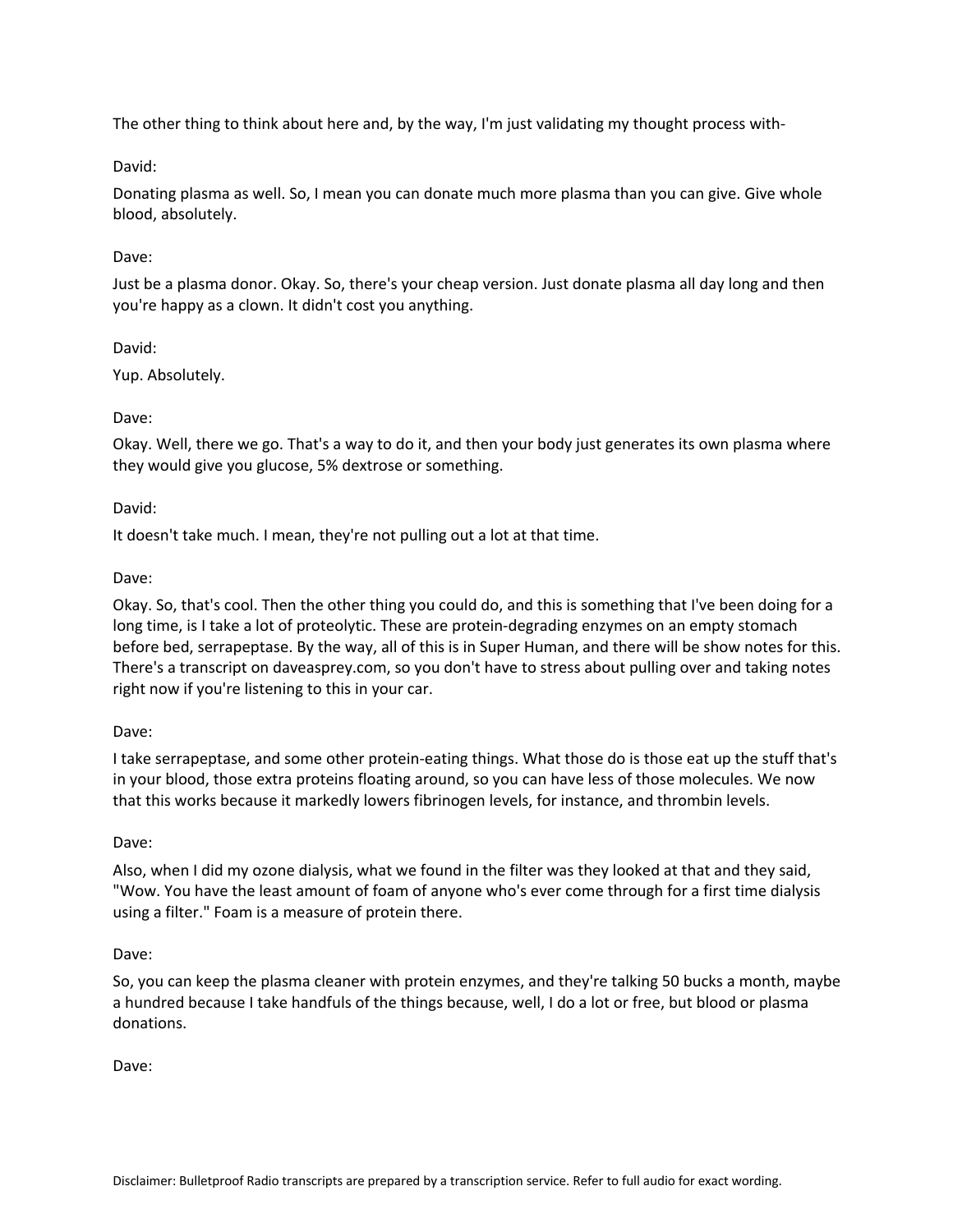So, I want people listening to understand you're at the cutting edge, "How do we do a medical intervention? How do we deal with this stuff?" There's ways that everyone can access this mechanism of cleaning the blood. What am I missing?

David:

Mostly, well, you just don't pollute it in the first place.

Dave:

Oh, come on.

David:

So, one of the supplements I know that you sell is, I can't remember the name of it, but it's a prebiotic mixture.

Dave:

Oh, yeah, Inner Fuel.

David:

I chuckled when I looked at the ingredients because I have been encouraging people to eat sticks and twigs for about 15 years because these complex fibers that cause the growth of healthy bacteria in the gut, we need to have large arabinogalactan. That comes from a large tree. So, there's so many interesting things that we can do by changing the health of our microbiome, and that's going to change the quality of our plasma.

David:

Let's remove the foods that we happen to be sensitive to. Guess what? We're going to have fewer antibodies that are causing inflammation. It goes on and on. So, the fundamentals are always the fundamentals. I spend my time ... The other thing is I've been working on is a computer program, a software package to help doctors assess complex neurodegeneration cases, so that they can assess people through standard labs, start at the basics, start at the foundations, a good questionnaire, a good lab, and then layer on additional investigations that are needed to understand that person or what they may need to do.

### David:

Oftentimes, we're missing the foundations. You just remove dairy out of somebody's life, and it can be a massive transformative effect.

Dave:

Dairy protein, dairy sugar or dairy fat?

David:

All of the above for this particular individual, but I would say it's dairy protein and sugars for most individuals.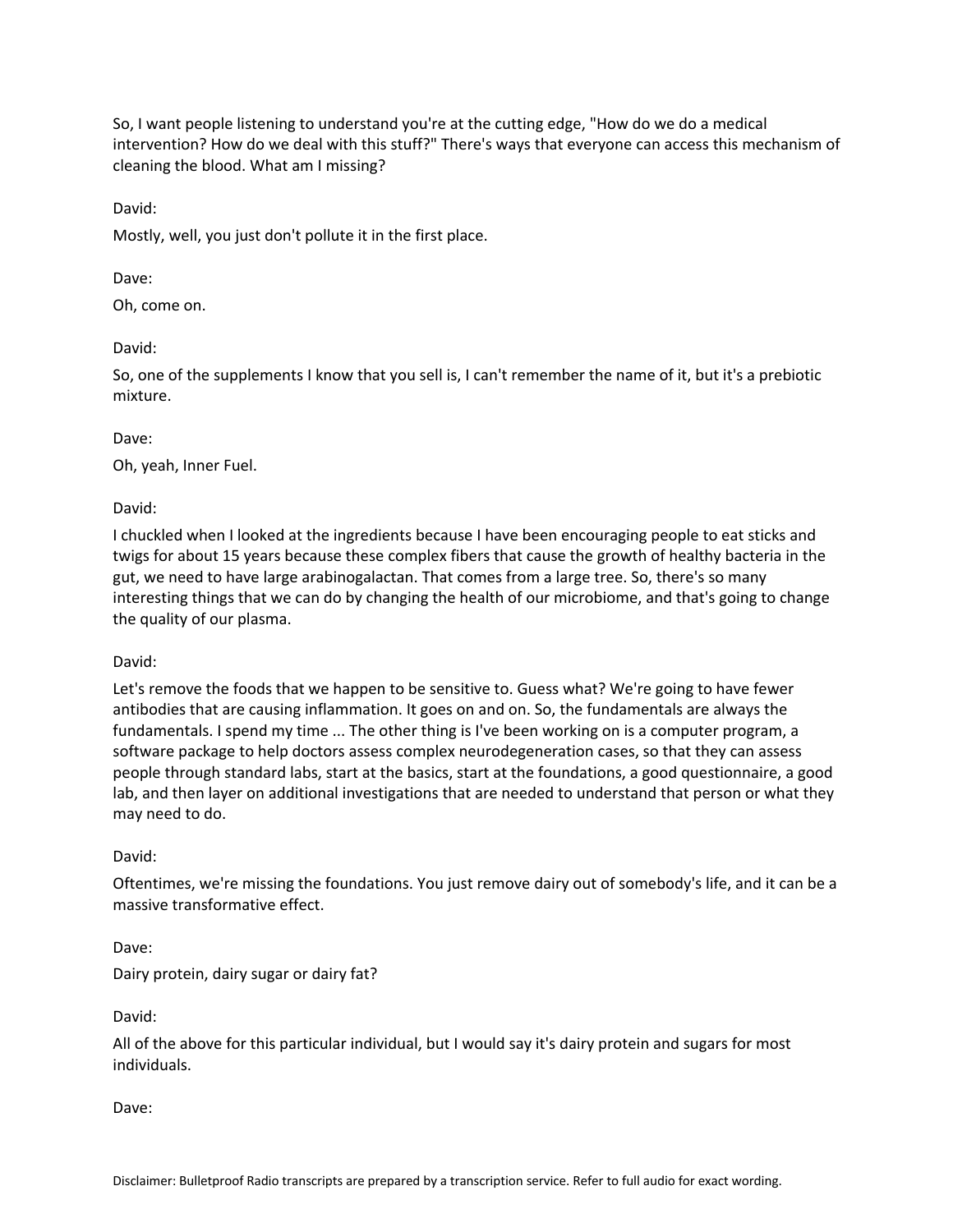Yeah. It seems like protein is number one, sugar is number two, and fat is number three, and fat for a lot of people is beneficial.

David:

Absolutely. Absolutely. The way people eat dairy, usually, are not making those important distinctions.

Dave:

The pizza problem.

## David:

Yeah. So, plasma is really a metaphor for how are we living our lives, what are we exposing ourselves to, how are we cleaning up, and then what environment are we placing ourselves into. Let's come back to the plasma thing because there is a nice little study done on Alzheimer's disease that came out of Stanford, the safety tolerability and feasibility of young plasma for the Alzheimer's symptom amelioration. That was the plasma study.

## David:

They took a group of about 13 patients and infused these Alzheimer's patients with young plasma. There was a very small amount of intervention that was done. They had some symptomatic improvement. Now, all of these phase one trials are initially just to understand safety, but plasma, as a therapeutic is something we've been doing for a very, very long time. We've been using fresh frozen plasma. This is nothing that is out there as anything new in the world, but understanding the quality of the plasma is something that we've been understanding.

### David:

So, it is not just what we're taking out of the plasma, but what we're putting into the plasma that does matter. It's astounding how much effort we have, and also when we exercise. We exercise, then we are going to turn on our mitochondrial cascade, and we're going to increase our blood flow, we're going to drain our brain or the glymphatics in the brain tissue are going to dump more, and we're actually going to be able to remove more of the toxins and the nastiness that is present. So, it's always out with the old, in with the good as a fundamental understanding of how do we turn around this freight train of destruction that is dementia.

### Dave:

Well, I love it that you're focusing on dementia. It's so painful for families who go through it, and it's one of the reasons that last year I was the largest supporter of the Women's Alzheimer's Movement that's run by Maria Shriver. It also hits women more than men. I wanted to ask you about that. Given that you're working on Alzheimer's and you're looking at this plasma stuff, does plasma in women different than plasma in men? Does plasma in women different than plasma in men?

David:

Yes, it is.

Dave:

What's going on that's different there that might be-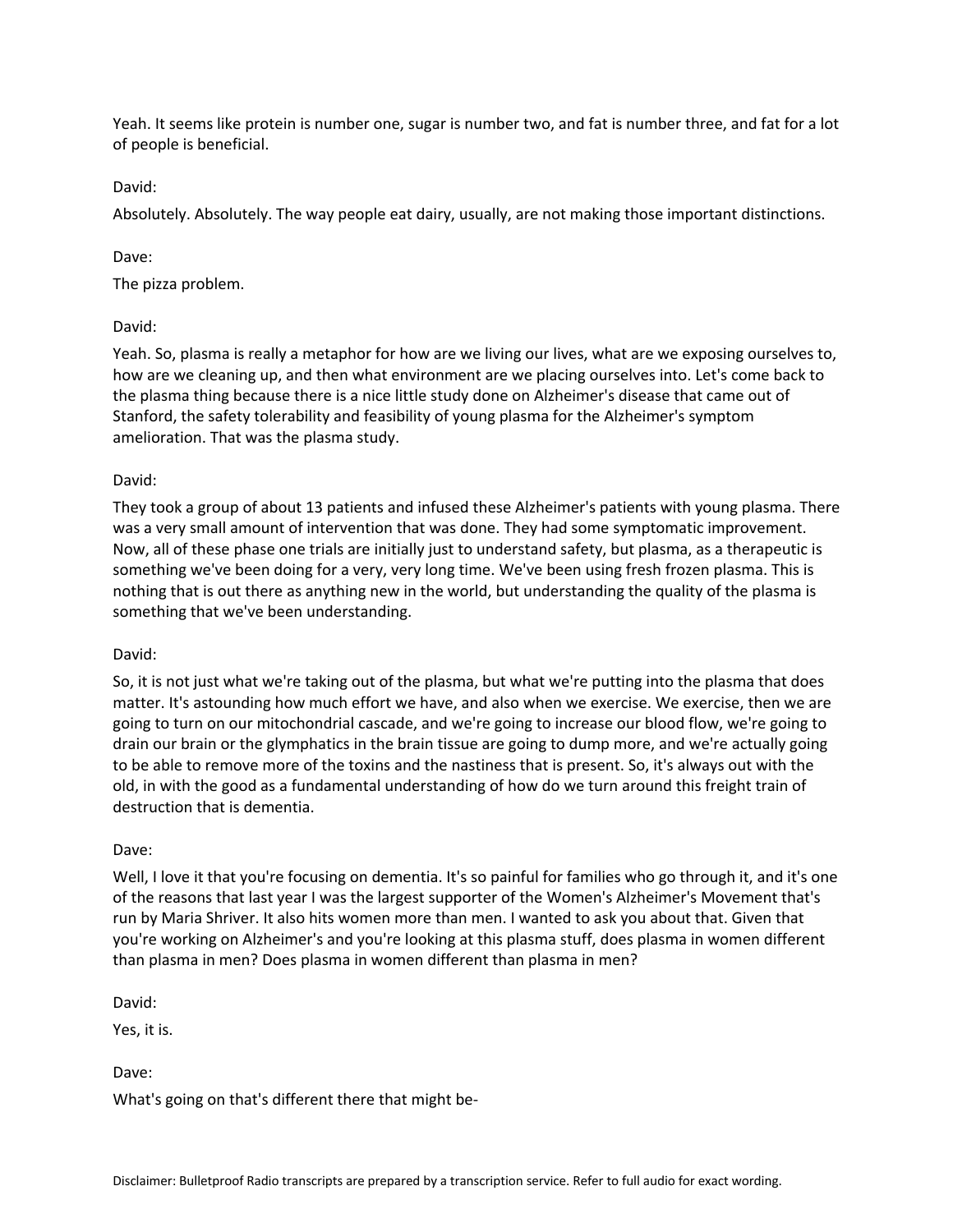# David:

Well, let's come back to Alzheimer's in women greater than men to begin with. I call Alzheimer's the failure of our success, right? We've actually done a good job of decreasing heart disease deaths and cancer deaths, and the end of stage or end of life chronic degenerative diseases and many other categories, but people are living longer, so that we're actually having more opportunities to develop late stage Alzheimer's disease.

# David:

I do believe there are immune differences that are tremendous between women and men, especially as it regards T-cell function, and just as women have a higher propensity towards autoimmune disease. I think this is connected to their likelihood of developing Alzheimer's disease.

# David:

So, as we age, one of the biggest problems is thymic involution, so the thymus gets smaller and the thymus makes a large part of our cell-mediated immunity. Both these cells that are told to be natural killer cells and go kill cancer cells, but also cells that are the regulators that say, "Whoa! Enough there, big boy. Don't go over inflamed." So, they are both our gas pedal and our brake.

# David:

As we get older, the thymus continues to involute, and you have more and more fat replacement inside that organ, and you produce fewer naïve T-cells, so that they cannot regulate the immune system effectively.

## David:

I would actually pause it that we should get rid of the term Alzheimer's disease, and we should call it age-associated immunodementia because the primary defect that I see going on is an immunoregulatory imbalance, and there's listed on a systems medicine doc. So, I think everything matters, but what is that one thing that really kicks us in the pants? Our thymus involuting is a big deal.

## David:

Recently, there's a cool study done that actually looked at what happens if individuals were given metformin, DHEA, and injections of growth hormone. They were actually able to show not just a change in the DNA methylation clock, one of Horvath's earlier clocks, but they were also able to show that the thymus regrew to a very substantial amount, and there was new naïve T-cells capacity. So, this is incredible.

## Dave:

That was from which intervention or was it two that-

## David:

Well, I talked with the study authors. So, it was metformin, DHEA, and growth hormone injections.

## Dave:

Oh, the one with growth hormone also. Okay. Got it. That's a good study.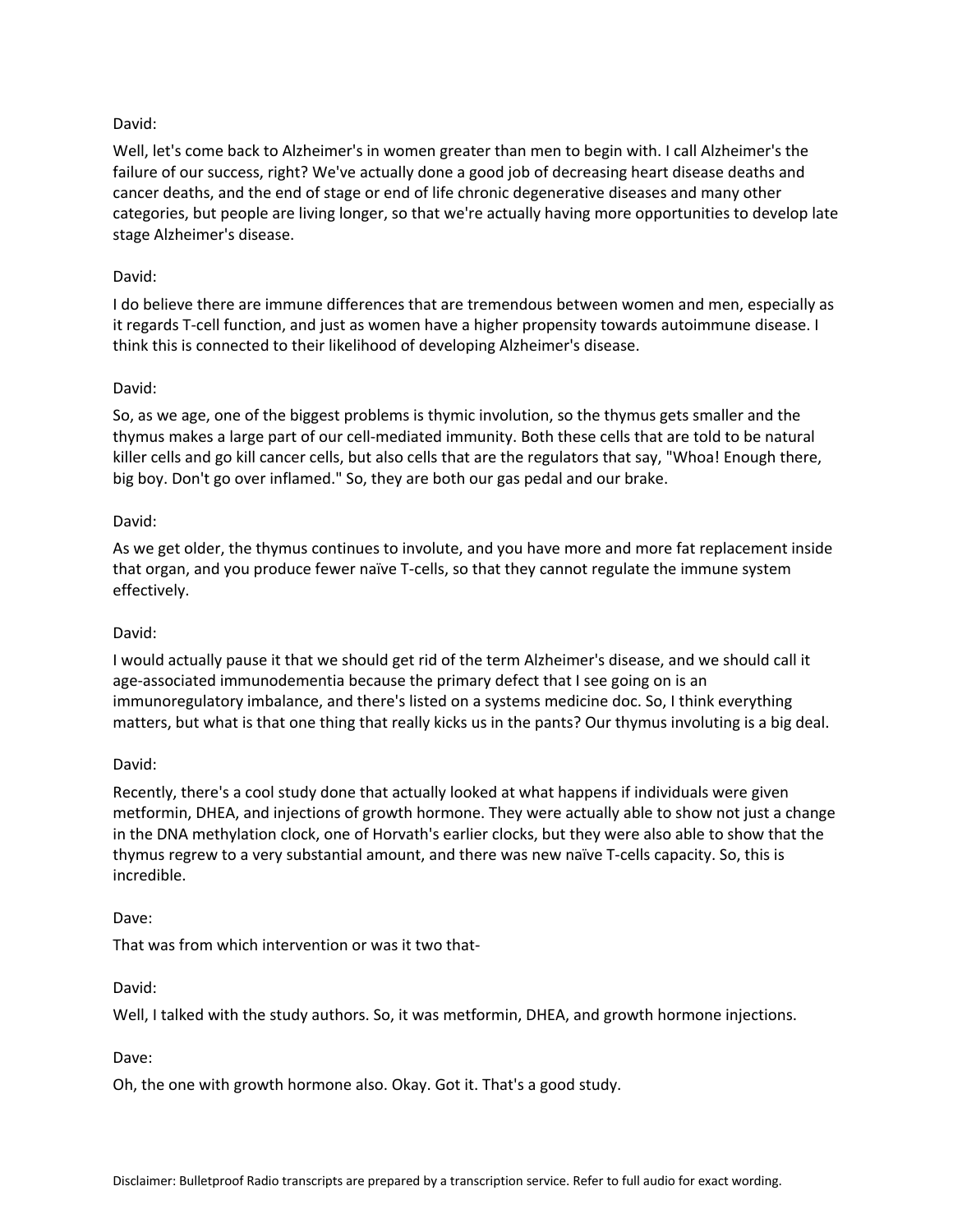## David:

There really wasn't a lot of effect from metformin and DHEA looking at the DNA methylation clock before that. So, I think growth hormone-releasing peptides, I think, I like interventions that the longer you use them, either the less you need them, right? That's the mark of a great intervention like neurofeedback. Neurofeedback goes for that category, right?

### Dave:

Sure does. There's 40 years in.

## David:

That's right, baby. I've been doing neurofeedback clinically for over 12 years. Love, love, love that. I think it's transformative for people's lives. If it can't actually heal, the longer you use it, the less you need it, at least it should not impair future function. So, I think the growth hormone-releasing peptides have an advantage over a growth hormone in that if you stop using them, you're probably not worse off than when you started. You take growth hormone yourself, and you're going to have a challenge in kicking back your own production in some cases.

### David:

So, anyway, I go off on a tangent there, but the point is growth hormone is very much associated with youth. It creates a cascade of regenerative processes. One of the fascinating things we've gotten to observe here is a massive effect on immunoregulation. So, I think these individuals in the study or studies like it will show a lower incidence of Alzheimer's down the road because they have higher immunocompetence. So, yeah, there's my not so short answer to why do women have Alzheimer's more than men.

### Dave:

All right. It's super complex. No one knows to be perfectly clear, but when you do systems medicine or, frankly, biohacking, it's like you turn a gear, another gear has to turn even if you don't know everything about it. So, you can make intelligent assessments that are more likely to be corrected then not, and that's a thing that is almost discouraged in medical school today, where it's like, "We know this. We know this. We know this," but, well, there's all these gray areas we don't know, but from an insurance perspective, if you go into a gray area that might save someone's life, but then they don't live like, "Oh, you just got sued," or "You lost your license," whereas a healer in the old times would say, "Well, this person is clearly dying. Let's see what might work here, and maybe we can save them."

### Dave:

So, it's that systems thinking that says, "All right." From my perspective, look, I'm relatively young and way healthier than I ever was, but had I not gone into the gray zone, I would be profoundly unhealthy right now. So, the ROI was there, and it's always about the ROI for the individual, not for the insurance company.

### David:

The nice thing, Dave, I see is a massive transformation happening in my colleagues. Physicians are some wonderful people, and the community of physicians really do desire healing in their patients. What I see is a great dissatisfaction with the name it, blame it, tame it methodology. Medical students now are so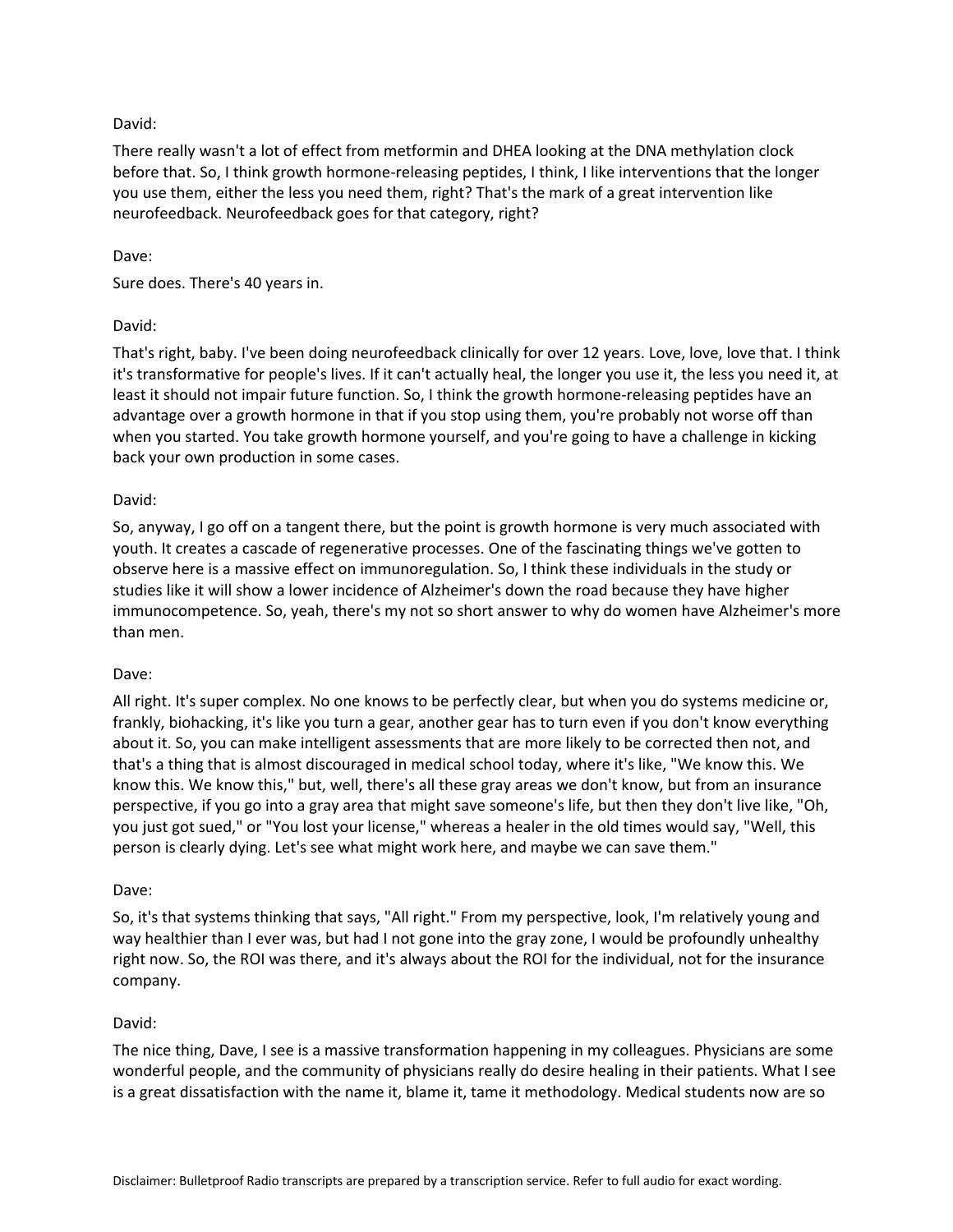curious. There's so much information available, and exceedingly informed patients. It's so different than when I went to medical school, and I was the fount of knowledge, right?

### David:

Now, my job is not being the person who knows more. Now, my job is the person who knows what to pay attention to. It's what to ignore becomes a much more important job. What I think the difference between biohacking and systems medicine is biohacking, you're often dealing with somebody who's maybe not as critically ill. So, I'm dealing with people with very challenging problems and they commit to diving as deep as necessary to figure out underlying causation, and it is a joy.

## David:

I mean, my book is Curiosity Heals The Human, the shameless plug there, but-

## Dave:

Oh, yeah. I should have mentioned that earlier, by the way.

## David:

No, it's okay. No, that's fine. No, but curiosity, I think, is really what should drive us, and when we have that, the universe opens up to the potential that can be there. So, better questions are the first step, and maybe better answers will follow, but the humility there is ... I can't imagine how you couldn't be humble practicing medicine because there's so much we don't know, but also so much we can do that we have available.

## Dave:

Most of the doctors I know got into medicine for one of three reasons. One is they really wanted to heal and help people. Two is their parents made them do it through some combination of shame and financial manipulation, and then the third one is they just wanted to get rich, but they were bad at doing research because modern doctors, they do all right, but it's not a road to the gravy train the way it was 35-40 years ago. So, it's an honorable profession.

### Dave:

So, what it comes down to is the ones who were forced into it and they didn't want to do it, they usually leave the professions because they just get tired of it because it's actually hard work, right? Then the people who want to be healers, they focus on healing, get frustrated when insurance companies stop them from doing what they want to do that's in the patient's best interest. So, then there's stress there, but it's that healer thing that's just so terribly important. So, I think you hit that really well.

### Dave:

Your curiosity, in a way that I feel is similar to mine, has led you to go down other roads. One of the other things that you write about and you talk about is transcriptomics. Can you tell our listeners what that is and why we need to pay attention to it?

## David:

Absolutely. Well, the transcriptome is all the RNA that your cells may make. So, we have the genome. That's your DNA. We have the proteome, and that's the protein, but how do you get from DNA to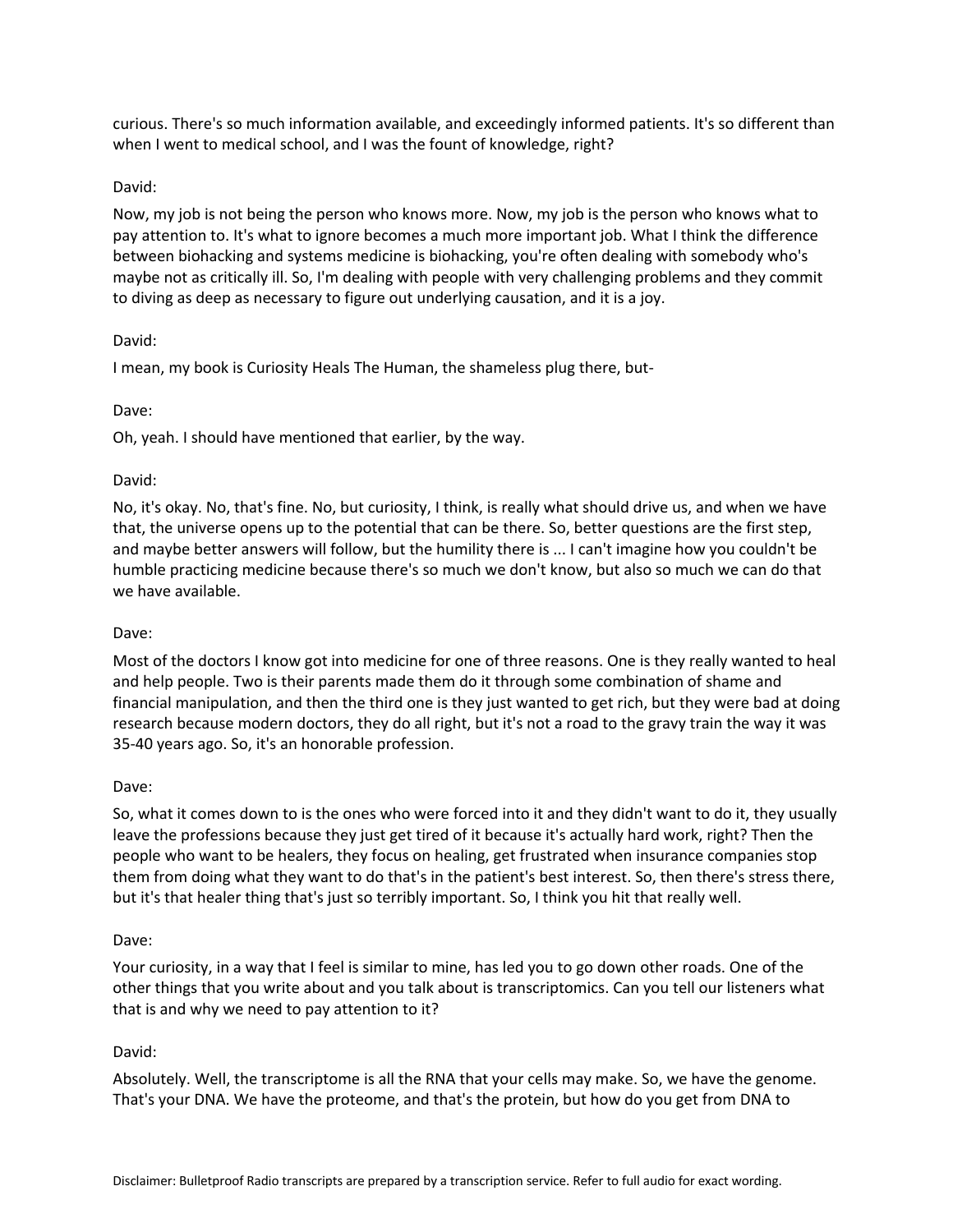protein? You have to go through a step called RNA. So, your DNA, your book of life gets read. Basically, a copy gets made of the original blueprint. That copy of the blueprint gets shuttled out of the nucleus, and to the cell. It interacts with this big protein machine called a ribosome, and the blueprint nudges up against and amino acid after amino acid after amino acid come up, get linked in to a long chain. That chain then spontaneously folds into a three-dimensional structure, and voila. You have a protein.

## David:

The proteins are the machines that run the cell. They're the ones that have all this capacity for building, and destroying, and regulating. Protein is super important. So, if you want to know what DNA has turned on, what you want to measure is how much RNA is present for any particular gene.

## David:

So, the number of copies of RNA gives you an idea of what is the body telling that genome to do at this time? What kind of messages are coming in from the cell to say, "Hey, we need more coagulation proteins made." Okay. Well, the gene for coagulation opens up, gets read. A whole bunch of copy blueprints go out and now we see a massive production of fibrinogen, as you mentioned earlier.

## David:

So, it's such an interesting shortcut to ask, "What is the body really doing?" Instead of looking at the downstream products, which would be your metabolomics, all the small molecules that are floating around in the system, this is really saying, "Okay. What is central intelligence telling the body we need to do?"

### David:

So, we utilize a transcriptomic panel or practice for individuals with complex chronic illness to understand, "Are their mitochondria functioning well? Is the body turning on the proteins that are necessary to produce mitochondria? Is the body making proteins to make ribosomes, so that the body can make other proteins? Is coagulation turned on? Is apoptosis turned on or necroptosis or any of the other tosises? Then what is the flavor of the immune activation?"

### David:

So, differential studies of various conditions are being published now. So, there's a pattern for an acute Lyme exposure. There's a pattern for a treated Lyme exposure. There's patterns of individuals that have been exposed to water damaged buildings. So, those are some real opportunities. They're not easy to interpret. They take a long time to learn. You're having to learn an entire different language, frankly. What is the language of gene expression?

### David:

I was driven to this because how do you assess what the cells are doing. There's so much chatter that goes on. If there's not good nutrition, well, is that inhibiting the cellular function? If there's not good signaling, that can inhibit cellular function. So, you need to look at all of those different components when we're not getting the results that we should.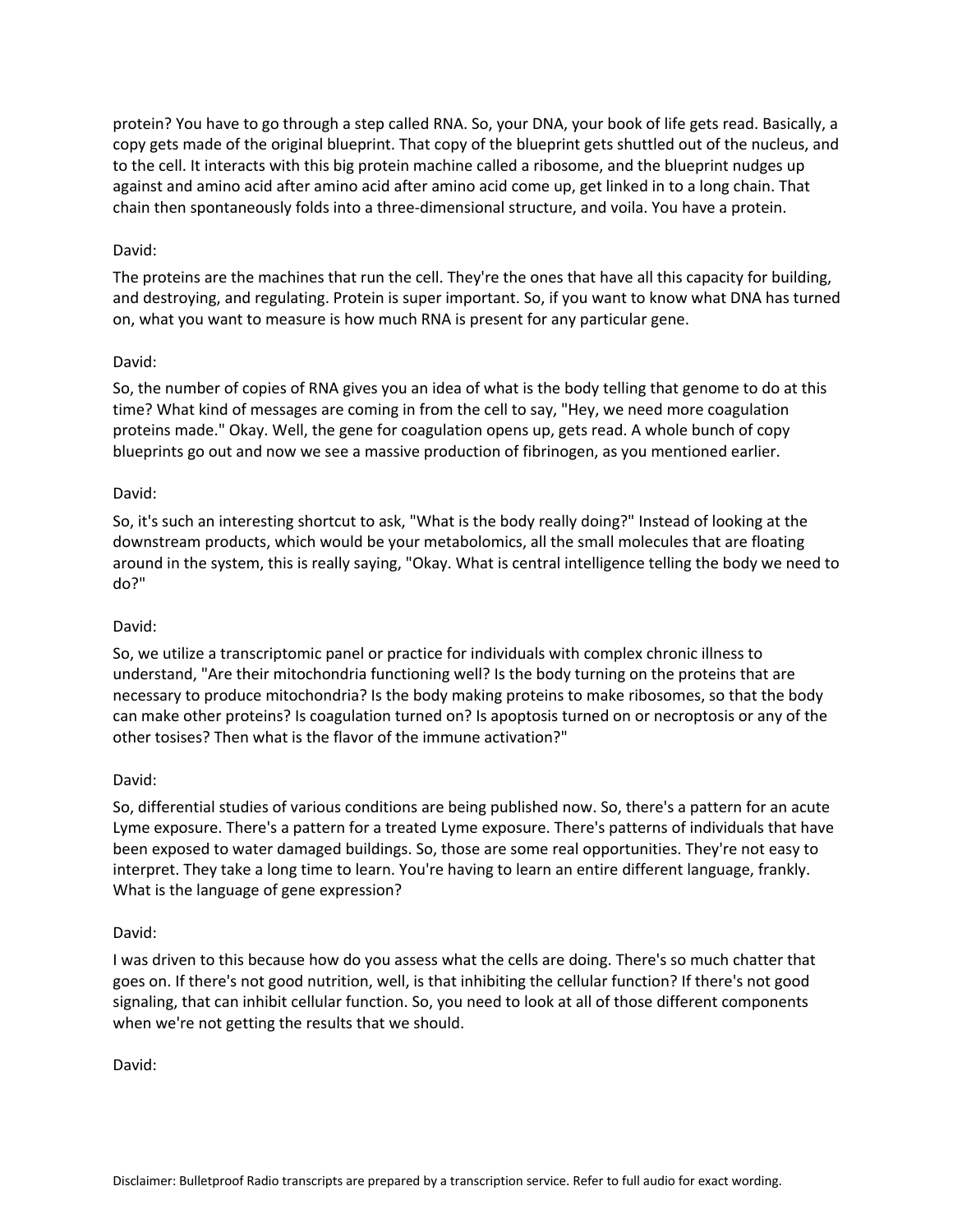Oh, and you've often speak of NAD. Well, I should be publishing a paper here pretty soon talking about how transcriptomics can help us understand whom may benefit more in those circumstances, and what are the changes that go on in transcriptomics with that. I need more case studies. My conclusions are not solid enough, but the point is we should be looking at before and after results because the only thing that matters are results. Period. End of story.

### David:

I don't care what philosophy people have. My favorite days are the days I change my mind. If I have to give up a prior belief that was inaccurate, that's a great day. I like being challenged, but transcriptomics has really opened my eyes to just how much potential there is for the body to heal.

### David:

It's a new science, and the problem is RNA is a mess to collect. So, when you want to do a blood draw for transcriptomics, you have to draw the blood. It has to sit for a certain amount of time for four hours upright, and then it needs to be frozen exactly in a certain way. It needs to be shipped on dry ice. So, there's a whole bunch of barriers present to doing these deep dive measurements, this investigative medicine.

## David:

Again, as technology gets better, we're able to put more of these things on microfluidic chips. We're able to stabilize RNA more effectively. This is going to become utilized more widely, which will be good for all of us.

Dave:

Timeline. How soon can I do broad transcriptomics?

David:

I think two, three months.

Dave:

Okay. Wow. That's fast.

David:

They're already here, but not in a way that's translatable easily, but your question was actually different than that. Your question was, "When can I do broad scale transcriptomics?" The panel I'm talking about is only about 200 RNA, 200 genes. I don't consider that broad scale. A broad scale is when we're looking at all 20,000 gene expression patterns. That's just done in a research lab. It's a different technology for stabilizing, reproducing, and measuring the RNA.

David:

So, again, the details of how do you make something that is cutting edge mainstream, there's a lot of hurdles. There's a reason these things are not yet mainstream because they're a pain in the arse to collect. They're a pain in the arse to interpret, and you usually need to do them repeatedly so you can see, "Is what I'm doing working?"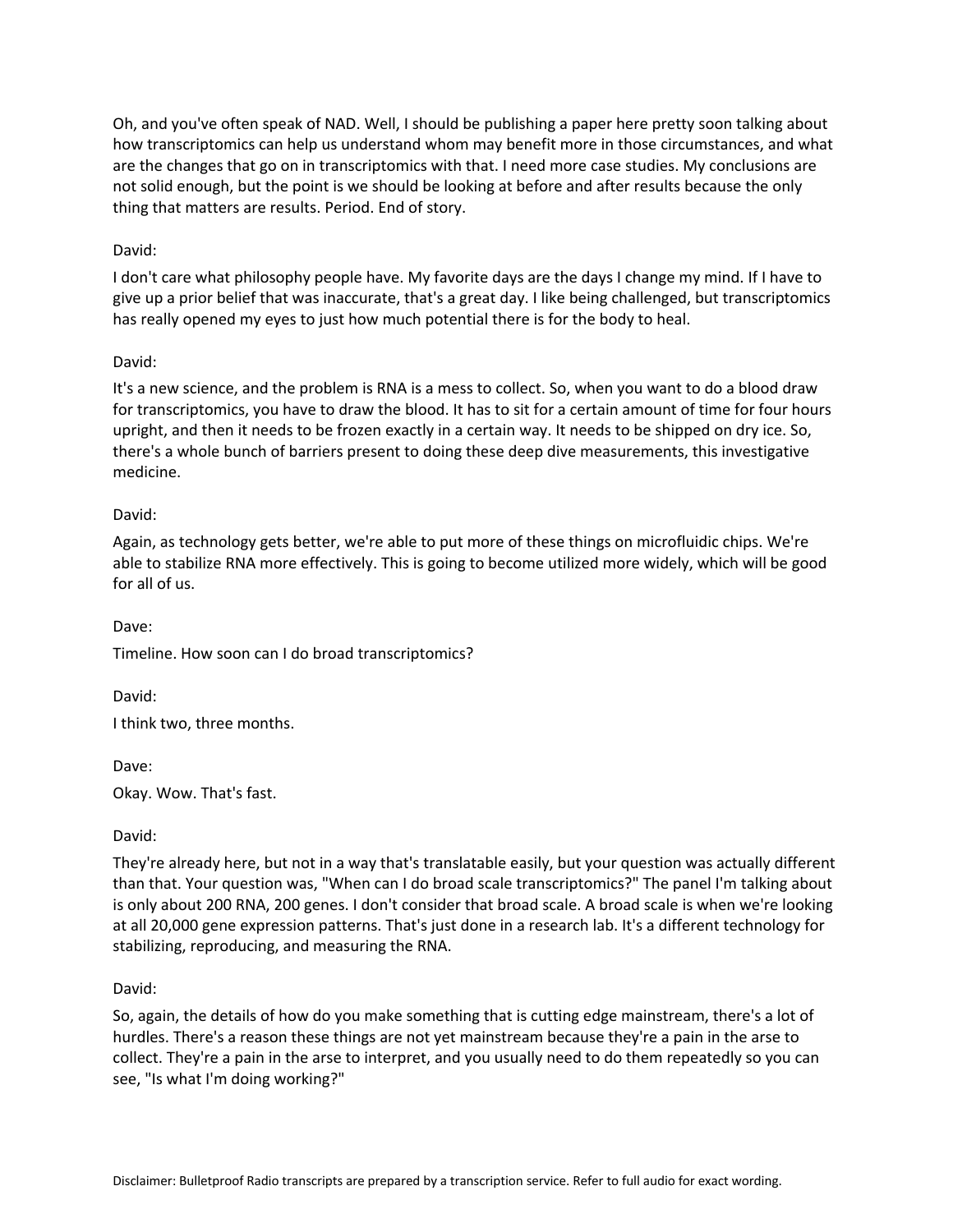That is the biggest problem with a lot of biohacking is the track it to hack it perspective from game changers. You can track all sorts of crap, but tracking requires multiple measurements. That's why I like my Oura Ring. That's why like continuous glucose monitoring, stuff you need to do. There you go. We're both wearing one. Stuff like that is really important, okay? That makes good sense.

## Dave:

Your book talks about in a similar way to Super Human. Some of the cool things that are happening out there just in the world of medicine, things that you're curious about, things that people don't know about like washing your blood and looking at transcriptome. Looking at mitochondrial assessment is the other thing because people listen to the show for any period of time have heard me talk about mitochondria as being way more important anyone thinks at the New York Times Science bestseller list with my mitochondria book, but at the end of that, the best assessment I could find after looking at every blood test, this is a couple of years ago, was actually a technology that we got for Upgrade Labs, one of the companies I started that's down in LA.

## Dave:

We can measure the oxygen that comes off your body and use that to tell how, this is different than a VO2 max test, but in the same universe, we can tell how good your mitochondria are doing. That's a pain. Do you have a new mitochondrial assessment test or a recommendation for one? Tell me what you're looking at.

## David:

Yeah, and you may know that I do most of the mitochondrial teaching for industry for functional medicine. So, that's my jam.

### Dave:

Yeah. You're a big deal on mitochondria.

## David:

That's my jam, baby. Love my mitos because they are so fascinating. We just keep learning more and more and having to forget so much of the things that we used to know about them like a recent great paper was that these cristae, the folds in the inside of the mitochondria, they migrate extensively. Every three minutes, they're shifting around. It's just a constantly mobile internal environment in the mitochondria, but that's not what you asked, but I'm just geeking out. Sorry about that.

## Dave:

We can always geek out on mitochondria on this show. If people don't like it, they go to the next episode. It's okay.

## David:

Yeah, yeah. So, in the mitochondria, I think you have to look at assessment in levels. So, think of mitochondria as the mountain, and every assessment tool is literally an observer around the base of that mountain, and they're going to have a different perspective on what happens. So, measuring your CoQ10 level is a super important measurement to take. The likelihood of sudden cardiac death in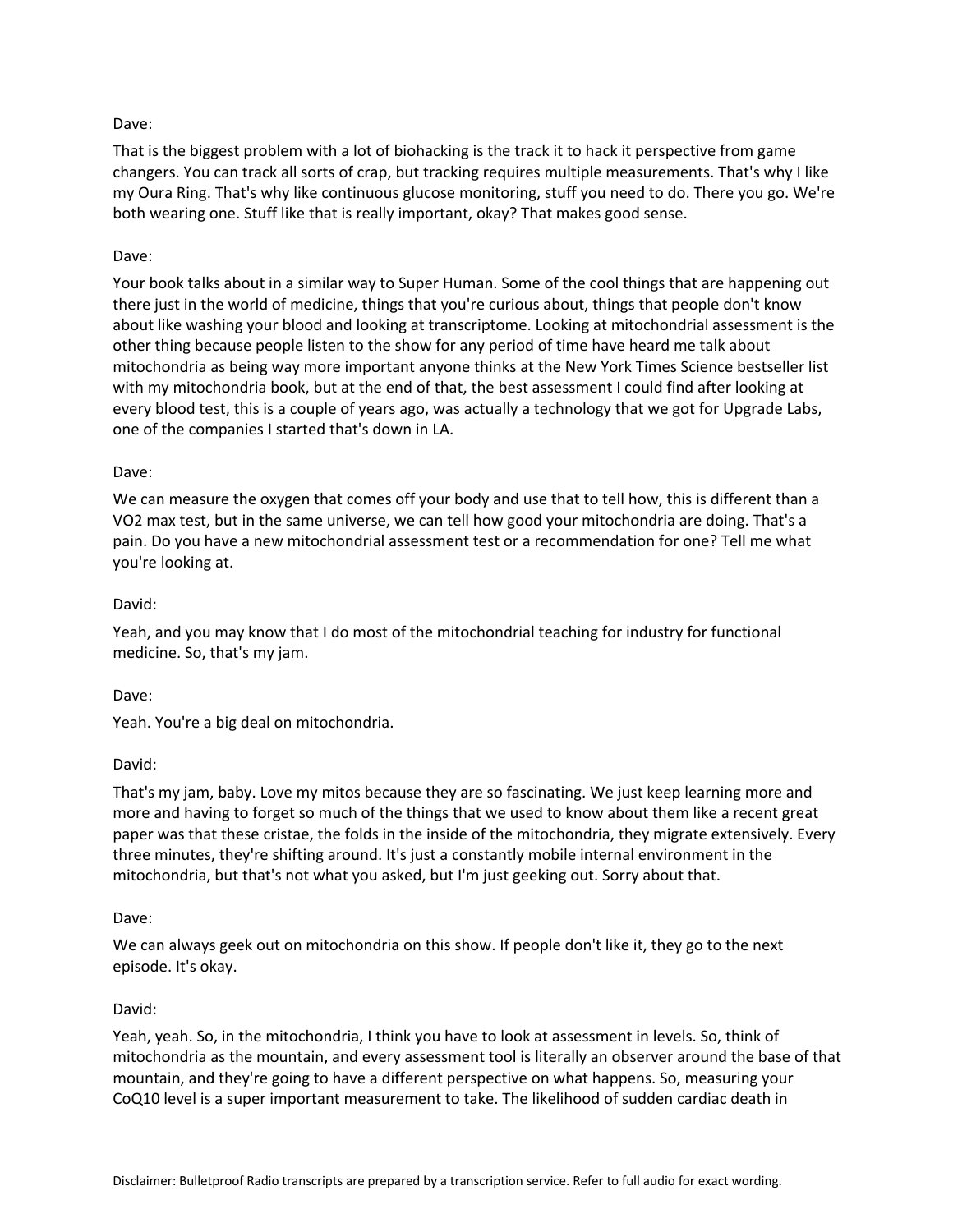individuals with a CoQ10 less than 0.71 if they have heart disease, heart failure is incredibly high. I measured one of my staff members who's a young, healthy woman, and her CoQ10 level was 0.3.

Dave:

Wow.

## David:

I just dropped my jaw and like, "What's going on here?" So, let's not forget the fundamentals first of all. So, CoQ10 can give you a lot of information. ALT, AST, GGT, LDH, these are all common blood tests that are done. They are usually called liver test. They're not liver test. They're mitochondrial function test. They're involved in how the mitochondria ... So, when those go up, say somebody takes a statin or is exposed to a toxin and those levels go up, it's a sign of mitochondria stress that's going on. So, that can let you know the need for treatment.

## David:

I think earlier in your intro talking about the ability for these mice to forget after they have been shocked, well, magnesium enables that process to occur, magnesium threonate, specifically. Magnesium threonate is important because it complexes with ATP. ATP is actually a salt of magnesium. Don't have magnesium. Hard to have stable ATP.

## Dave:

Guess what I take before bed? A handful of magnesium threonate, and I take the other forms in the morning.

### David:

So, you're a life shock therapy. You've been able to forget that. That's really a good thing for you. So, the more advanced techniques and starting to look at organic acid analysis, which I think is really useful, but that takes some interpretation skill, and you have to prepare people well. I also am liking mitoswab. It's a new test. It's actually quantifying the levels of the complex one through four and citrate synthase in a buccal swab, and then we do mitomics, so mitochondrial whole genome analysis because you first of all sequence the mitochondrial DNA, but then there's over 1,000 genes from the nuclear genome that are informing and enabling that mitochondria to function.

### David:

For people with severe fatigue and queasiness, headaches, muscle pain, thought problems, brain fog, a lot of those end up having a genetic basis. One of the utility of knowing what kind of genetic basis is going on, it's just how hard are you going to have to work at this and for how long.

### David:

The mitochondria is not something you can switch on and off. You need to nurture these little critters, and you got to love on them for a long time and a lot of ways to help them come back to a state of robust health.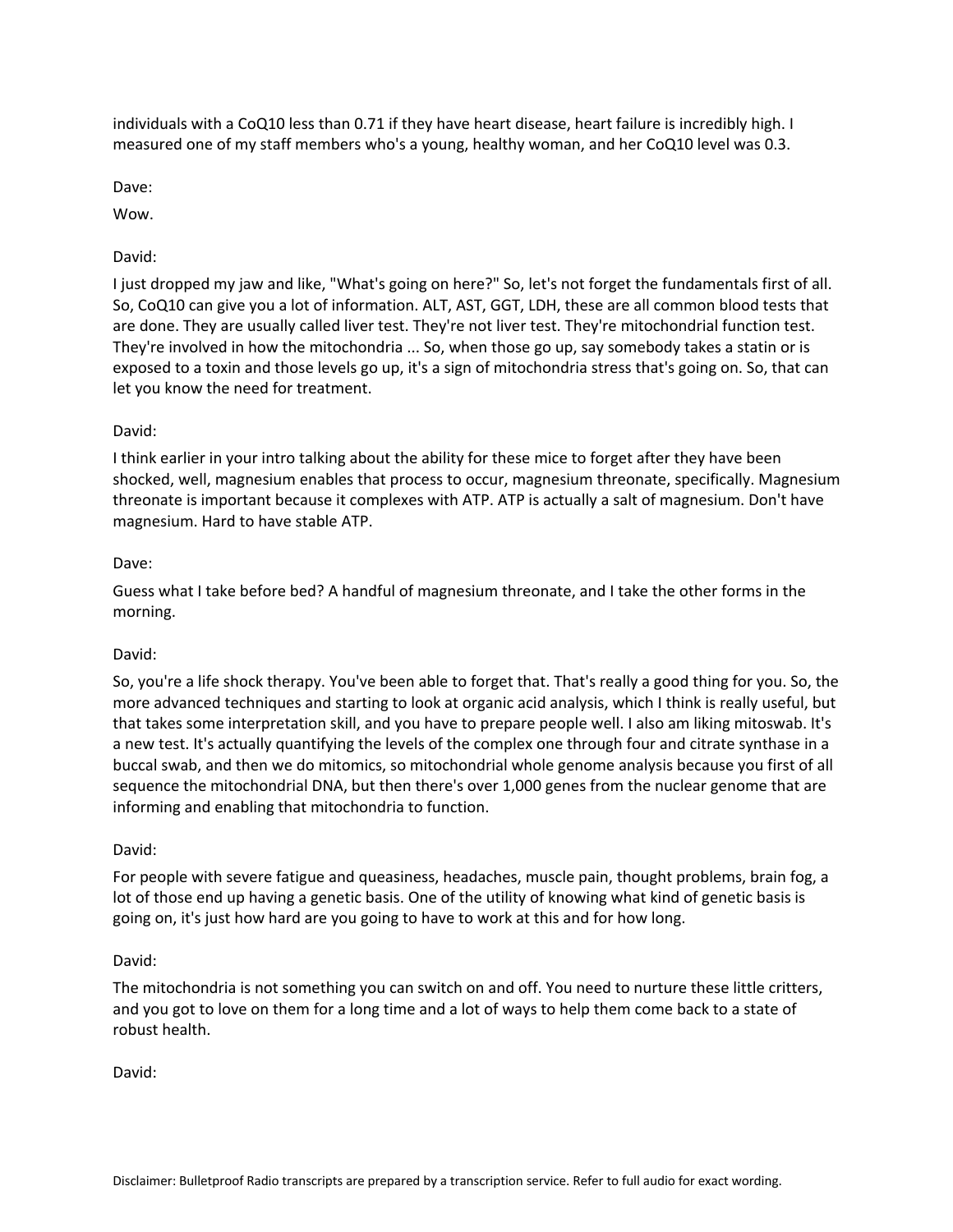Then I've already mentioned transcriptomics. I think transcriptomics is going to be an excellent way of helping us understand, especially the nuclear mitome. Which genes are turned on at any time? Is our body believe that it's okay to actually grow new cellular materials? Is it going to make the energy for repair and regeneration?

## David:

So, that's not a simple answer on that because at the core, every function of our body is dependent upon mitochondrial function. Everything is dependent on energy. Period. End of story. So, everybody wants a simple answer on this. I'm looking for that simple answer. Now, your test is actually measuring the whole body capacity, right? You're measuring the final total output.

## Dave:

It's how's the system of the mitochondria doing because when you can pull a couple of mitochondria out, unfortunately, red blood cells don't have mitochondria, so you've got to get other kinds of cells, but then, okay, your skin mitochondria is doing something totally different than your brain mitochondria, and since mitochondria all talk to each other and share information with each other in a complex system, I feel like, ultimately, the gold standard is going to be how good are you turning air and food into electrons and heat. If you can do that, well, we know, but it doesn't tell us what's wrong, "Oh, something's broken."

## Dave:

If you can say, "Oh, your citric cycle, the step five of making electrons is where you're leaking, and that's why you have muffin top and that's why you have Alzheimer's," that's happening. That's going to happen. It's just a real pain in the ass. I can say ass because I don't have a medical license. You have to say arse. So, I totally see the difference.

### David:

No. It is, actually, yeah. It's a Canadian-South Dakota thing. I think you bring up one other point is that it's messy. It's messy. Systems medicine is messy. Biohacking is messy. When you're actually dealing with reality, it's messy. If you're going to deal with a made up idea like an ICD-10 code, "Oh, you have type two diabetes," and "Oh, that happens to be a particular ICD-10 code for billing purposes," and if you stop there, diabetes is diabetes is diabetes, you can't start ferreting out, "Well, how did you get to this place?"

### David:

The closer you try to get to understanding the multi-causation of a diagnosis, the more uncertainty you actually have to be honest about. I think that's actually a challenge. It's a philosophical challenge not just with medicine, but with humans. We love certainty. We don't like things to be cloudy, messy. We don't like probabilities. We want certainty.

### David:

The bottom line is reality is filled with uncertainty and probabilities. When we accept that, we have so much more power. We then can start dealing with multifactorial analysis and multidimensional plans like they call it a lifestyle, and get huge benefit out of that stuff, but it's not this one magic ingredient that we all want to believe is happening.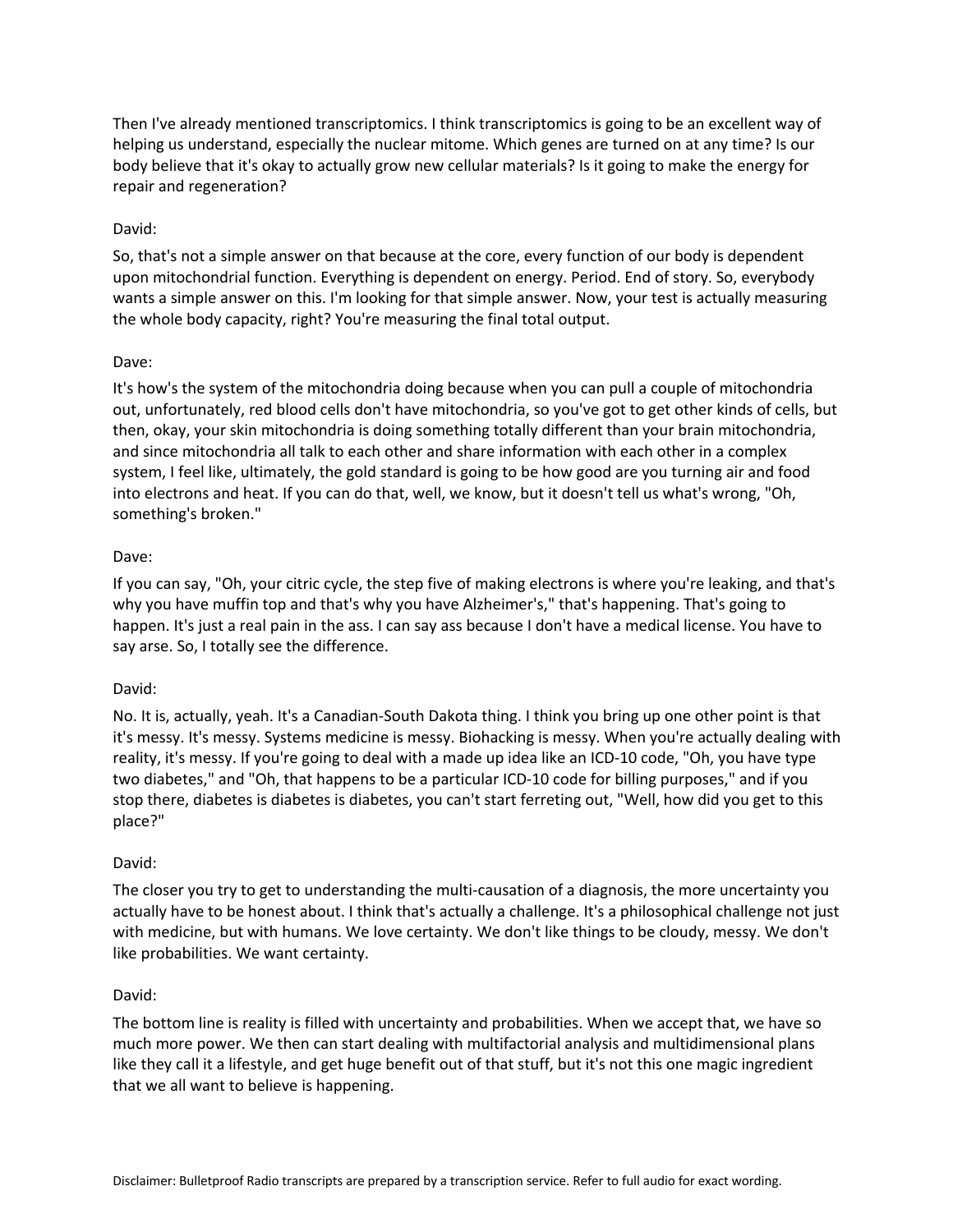I very much appreciate that perspective. Like you said, it's messy. Hacking mitochondria is tough, but you said something really straightforward, Coenzyme Q10. It's not that expensive to go get some CoQ10. I've been taking relatively high doses of it for many, many years, and the data is out there that says it's a good idea.

# David:

Data is out there. Also, it's just crazy how many upstream things that are possible. We don't have to do everything to do things that are very meaningful. Start where you are with what you have now.

## Dave:

That's probably the most important thing that you said in the interview. We don't have to do everything. I worry when I write books. I'm like, "I want to complete Universe, but, man, if you try to do everything in Super Human, you better be willing to write a seriously big check." I know I didn't or to even do the research for the book, but also the check that you write is in time. You're going to have to fly around and do a bunch of weird stuff and take a handful of supplements. I don't do everything I talk about. I think that [inaudible 01:06:14] the herb, even though it might be good for you, it tastes like crap, and it ruins my coffee if I put it in there.

## Dave:

So, I'm like, "Man, it's on my counter, but I might not put it in because it's gross. What am I going to do about that?" So, there are limits in that perfection and all. That will actually make you old. It will probably give you Alzheimer's, too. So, it's like, "Yeah. Pick something. If you improve, great. If you didn't, stop doing it." That goes for Bulletproof Coffee, too. Hey, if you don't feel better when you drink it, then don't drink it. It's okay. It just happens to work for most people just like Coenzyme Q10 work for most people. It's one of those things.

David:

Yeah.

Dave:

Well, I do have to recommend your book because a lot of people listening to the show, they get it that I'm very future-oriented, I'm seeing things before they happen, and have a track record of doing that. I don't like to be called a futurist, but a lot of what I do is that, "What's it going to look like in a while?" and I somehow know and position things for that.

Dave:

I think you have that same thing, that same mindset in your book. So, for someone listening to the show, you're listening and you're saying, "All right. Is it worth my time to read it?" Look, if you get excited about knowing what's happening in the future and maybe being one of the first people to live way longer than all of your friends, the ones who didn't do what you told them to do, I think this is a good book for you to read. How's that for a dark intro for a book?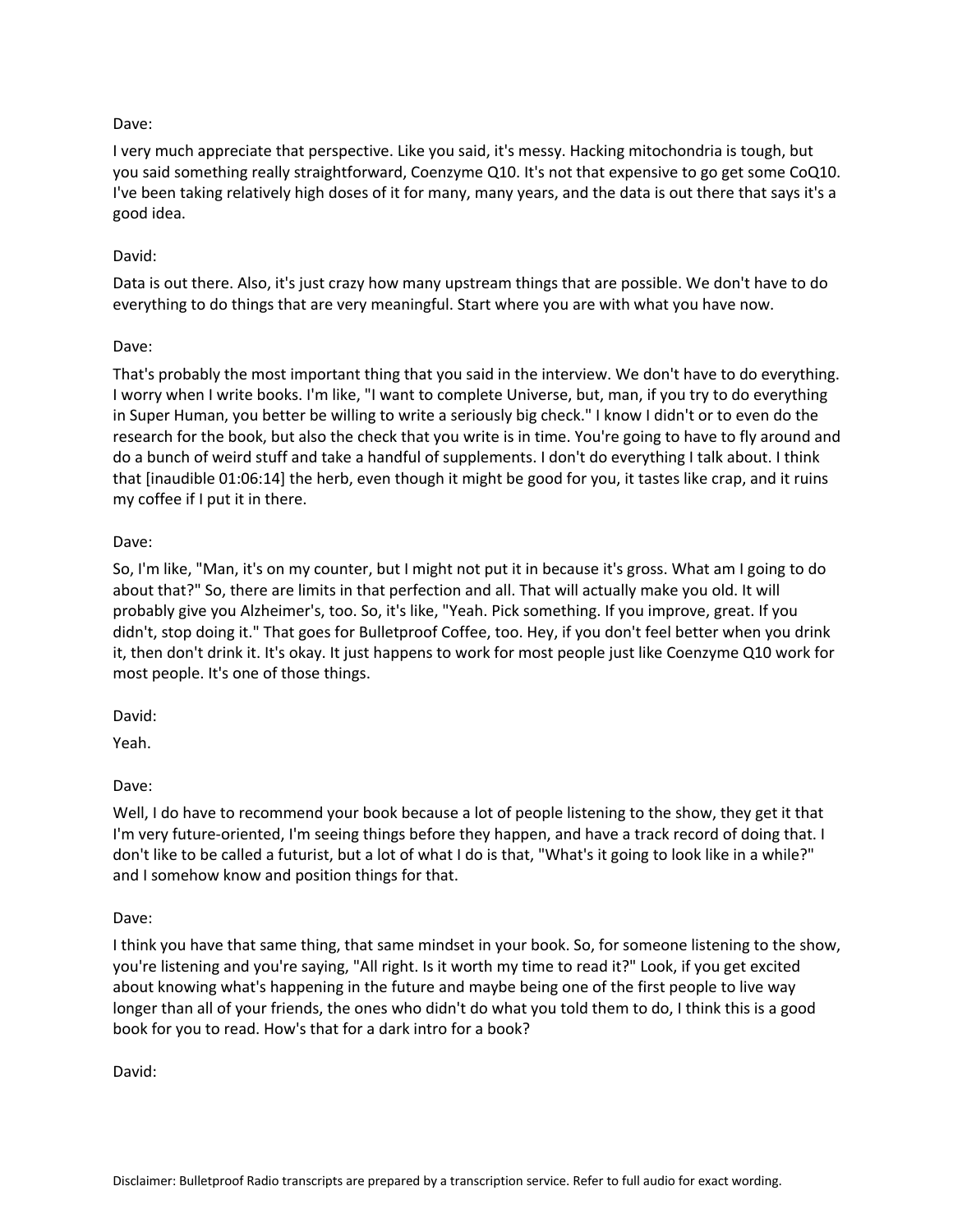That's good. I like a dark intro. I want to be really clear. I wrote this book for only a few people. I wanted the people who are really curious. I wanted the people who wanted to solve their own questions and start that process of if you're stuck, where do you go from here? The number of answers that are within us are of infinite number.

## Dave:

Your book is called Curiosity Heals the Human. You're definitely a knowledge expert in the field, is too for functional medicine, is a major training ground for the functional medicine doctors who I've been recommending since even before I started Bulletproof. So, you're the guy who trains them on mitochondria and you're very deep on some of these other very cutting edge things like washing your blood and people today learned from you, here's the free version and here's the \$5,000 version, and if you're in the hospital, the \$14,000 version. That \$14,000, that's just for the Band-Aid when they're done. The procedure is even more.

### Dave:

On that note, David, I really appreciate you taking the time to be on the show and just the work you're doing. You're saying, "Look, I'm a doctor, and I'm going to make people better regardless of the way the system is set up, and I'm going to do it with hard numbers and science and understanding of complexity," and that your curiosity is serving you and millions of others. So, thank you.

### David:

Dave, thank you for having me on. Everything I do is about how do we create health, how can we maximize wellness, and it may seem like I am involved in these disparate things, but at the end of the day, it's about individual humans being able to live into the lives that they deserve and can achieve. It's an incredible opportunity to engage that mystery and to work within it. So, thanks for having me on. I really appreciate it.

### Dave:

You got it. Your website is DavidHaase, that's H-A-A-S-E md.com.

### David:

You got it. You got it. We'll have an assessment on there just what is your best way for Super Humanizing. There's been a ball. Thank you for the work you're doing in the world, Dave.

### Dave:

You got it. Now, if you liked today's episode, definitely read David's book, read any book that you think is going to provide more back to you than the time you spent reading it. If you make a hypothesis, you test your hypothesis by reading or listening to a book, and you are correct, what you do is you go to Amazon and you say, "I achieved victory." That's a five-star review. If you're like, "This book was a total waste of my time. Why did they kill a tree to print it?" then what you do is you go and you say, "You know what? Here's what was wrong with it," so the author can know, and you don't give them a fivestar review, but we have to have feedback. You track it to hack it.